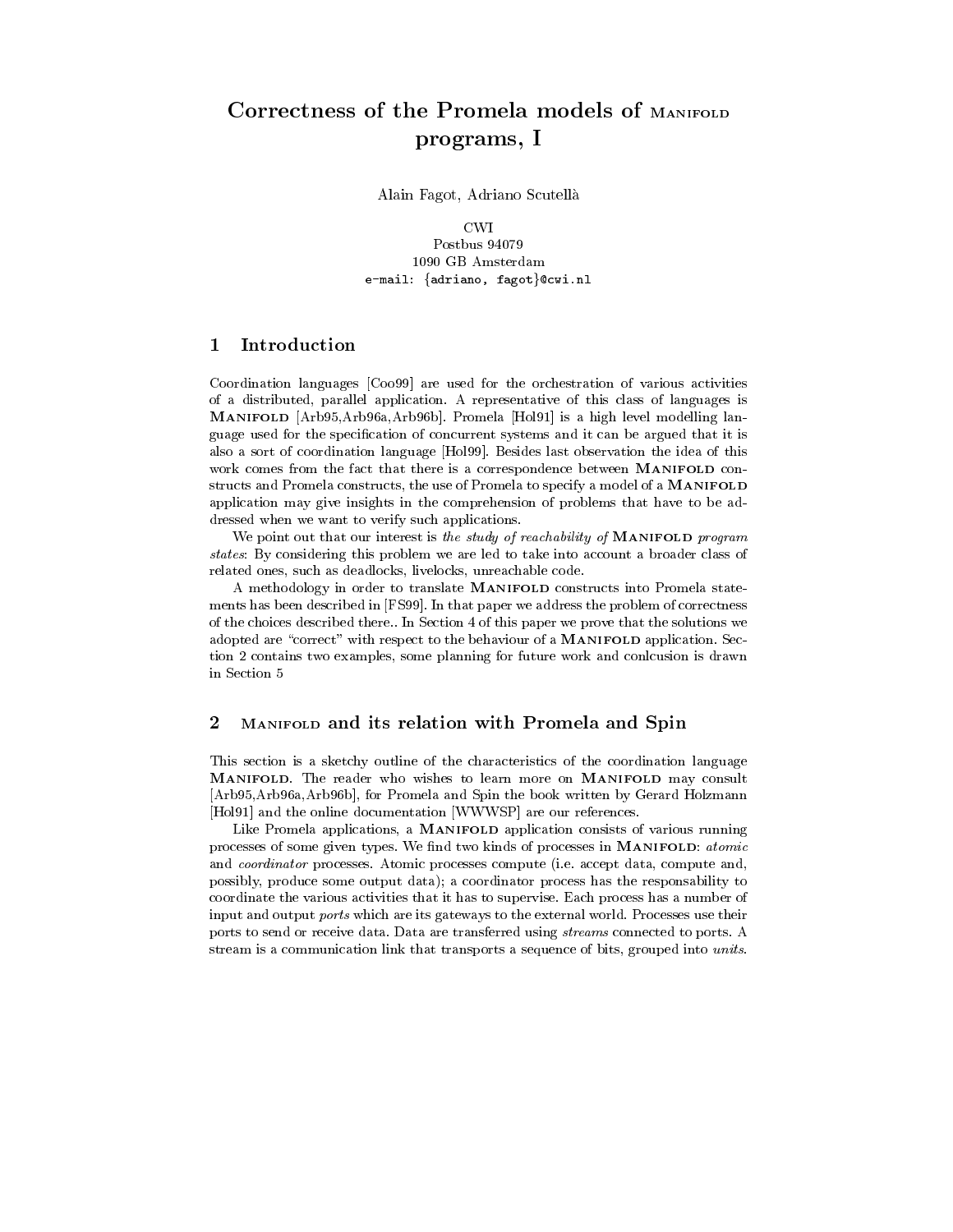It represents a reliable, unbounded and directed flow of information from its *source* to its sink. The constructor of a stream between two processes is, in general, a third (coordinator) process. Once a stream is established between a producer process and a consumer process, it operates autonomously and transfers the units from its source to its sink. There are four basic stream types; each type of stream behaves according to a slightly different protocol: See the MANIFOLD manual [Arb96b] for details. Because of its activity a stream is modelled in Promela by means of a process and of two channels (one for input, one for output).

Processes can communicate using an additional event mechanism: A process may raise an event which propagates to all processes belonging to its scope, the event will be saved in their *event memories*. These processes upon detection of the event generally react by perfoming some action.

Actions perfomed by atomic processes (which can be written in a host language) are production and consumption of data units through their ports, generation and reception of events and computation.

Coordination processes are written in MANIFOLD and they are called manifolds. Their body of consists of a finite number of *states*. Each state is identified by a *label* which is followed by the body of the state. The label of a state defines the condition under which a transition to that state is possible1 . The body of a simple state denes the set of primitive actions that are to be performed upon transition to that state. The body of a compound state is either a nested block of states or a call to a (parameterized) subprogram known as a *manner* in MANIFOLD. Primitive actions perfomed by manifolds can be grouped into communication actions and topology actions. Actions in the first group consist of generation and reaction to events: Manifolds have ports but they have no instruction for manipulating units; ports are used as facilities over which to connect an incoming stream with an outgoing one in a pipeline fashion. Topology actions are those that change the structure of the application: Creation and activation of a process type instance, creation, connection and reconnection of streams to ports. At each instant a manifold is either executing all primitive actions specified in its state (and leave that state only when all actions have been perfomed) or trying to evaluate some condition specied in the labels in order to make a transition to another state.

A manifold process, coordinating the activity of some atomic processes, may itself be considered as an atomic process by another manifold process, giving rise to a sophisticated hierarchy of coordinators.

The execution of Promela instructions is limited to interleaving (of all possible instructions that can be concurrently perfomed by independent processes, only one is effectively executed while the others are delayed): This restriction, though peculiar for MANIFOLD, is not that limiting provided that we adapt MANIFOLD semantics to such restricted models. The execution of Promela programs is asynchronous, meaning, in the words of the language designer that: "No additional assumption is made on the relative speed of the process execution" and fits with MANIFOLD notion of asynchronicity.

## 3 Divide et impera

MANIFOLD encompasses two orthogonal characteristics. One is the event broadcasting and reaction mechanism which is the means to achieve coordination. A complementary

<sup>1</sup> It is an expression that can match observed event occurrences in the event memory of an instance.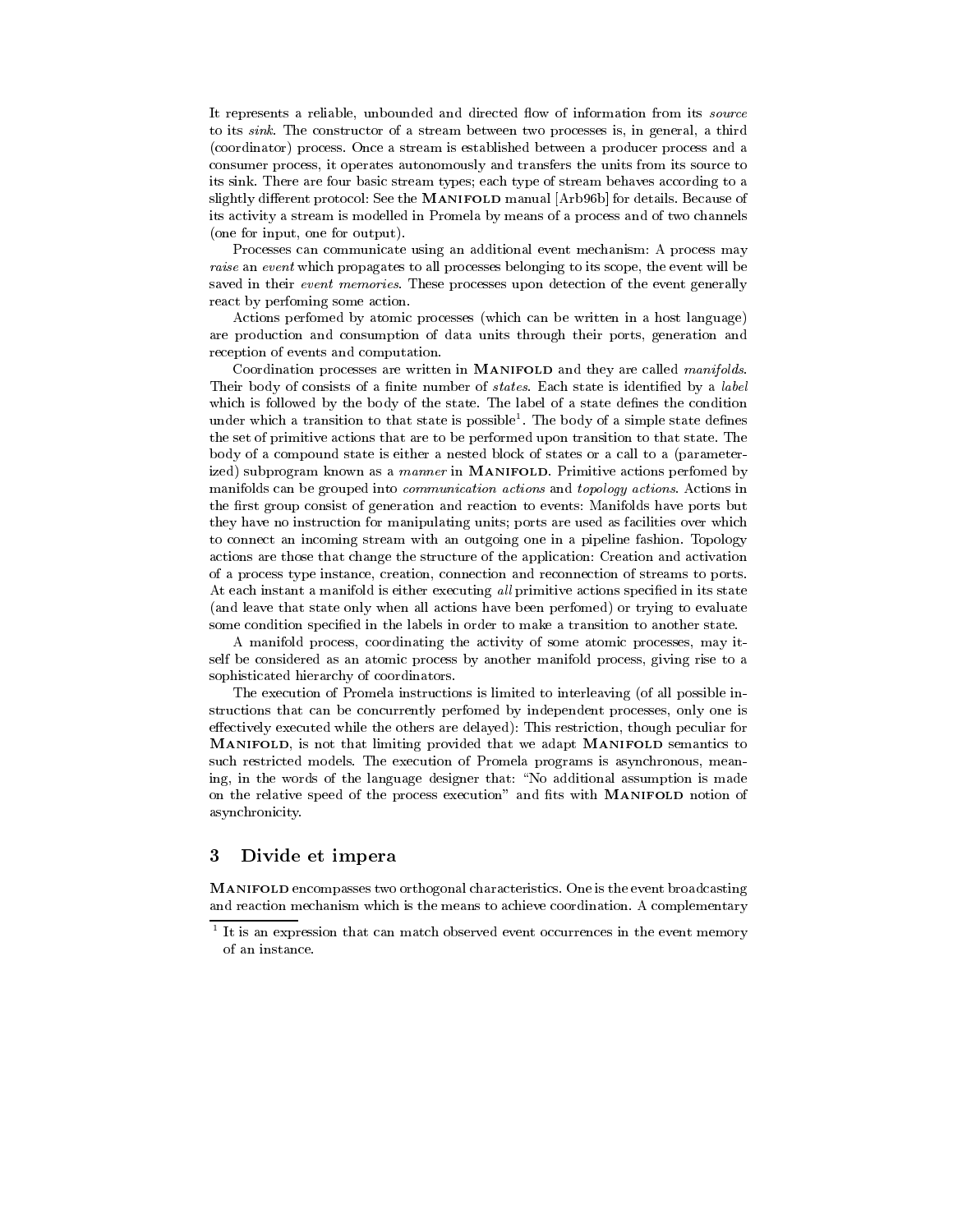characteristic is the possibility, beyond creation of processes, to dynamically rearrange the data flow network between various processes in the application. These two characteristics are quite different in nature and their treatment is also independent. In order to illustrate the approach used we believe that two examples are more illuminating than one, in addition to this, it is possible, to disentagle the proof of correctness of the models for both aspects of MANIFOLD.

## 3.1 The broadcasting mechanism of MANIFOLD

With the first application we give account of the broadcasting mechanism of **MANIFOLD** and what is the Promela model that accomplishes it.

The MANIFOLD code reported below consists of two processes that react to two events playing a sort of Ping-Pong game.

```
\mathbf{1}event ping, pong, wait.
\overline{2}\overline{3}manifold pinger
\overline{4}\mathfrak{f}5 begin : (raise(ping), post(wait)).
     pong : (raise(ping), post(wait)).
6
7 wait : (preemptall, terminated(void)).
   J.
8 }
9
10 manifold ponger
11 {
12 begin : (post(wait)).
13 ping : (raise(pong), post(wait)).
14 wait : (preemptall, terminated(void)).
      wait
15
15 15 15 15 15 15 16 16 17 16 17 16 17 16 17 16 17 16 17 16 17 16 17 16 17 16
16
17 process pi is pinger.
18 process po is ponger.
19
20 manifold Main
21 {
22 begin: activate(pi, po).
23 }
```
The application consists of three processes as depicted in Figure 1: The process Main activates (line 22) the two instances of the process types pinger and ponger already instantiated at lines 17 and 18 and named pi and po, respectively. A process of type pinger has its body defined at lines  $4 - 8$ . As reaction to the predefined event begin, it enters the state labeled begin (line  $5$ ), to execute the specified instructions . These are raising the event ping, to start the game, posting (i.e., raising only for itself) the event wait. Once all instructions are executed the state may be abandoned (preempted) and another search in the event memory is made. Upon detection of the event pong the process enters the state labeled pong and executes again the previous set of actions - see line 6. The state labeled wait, line 7, entered on detection in the event memory of the event wait, is a busy waiting cycle<sup>-</sup>.

<sup>2</sup> This cycle is implemented with the two special primitives preemptall and terminated(void) which realize this busy wait: preemptall instructs the process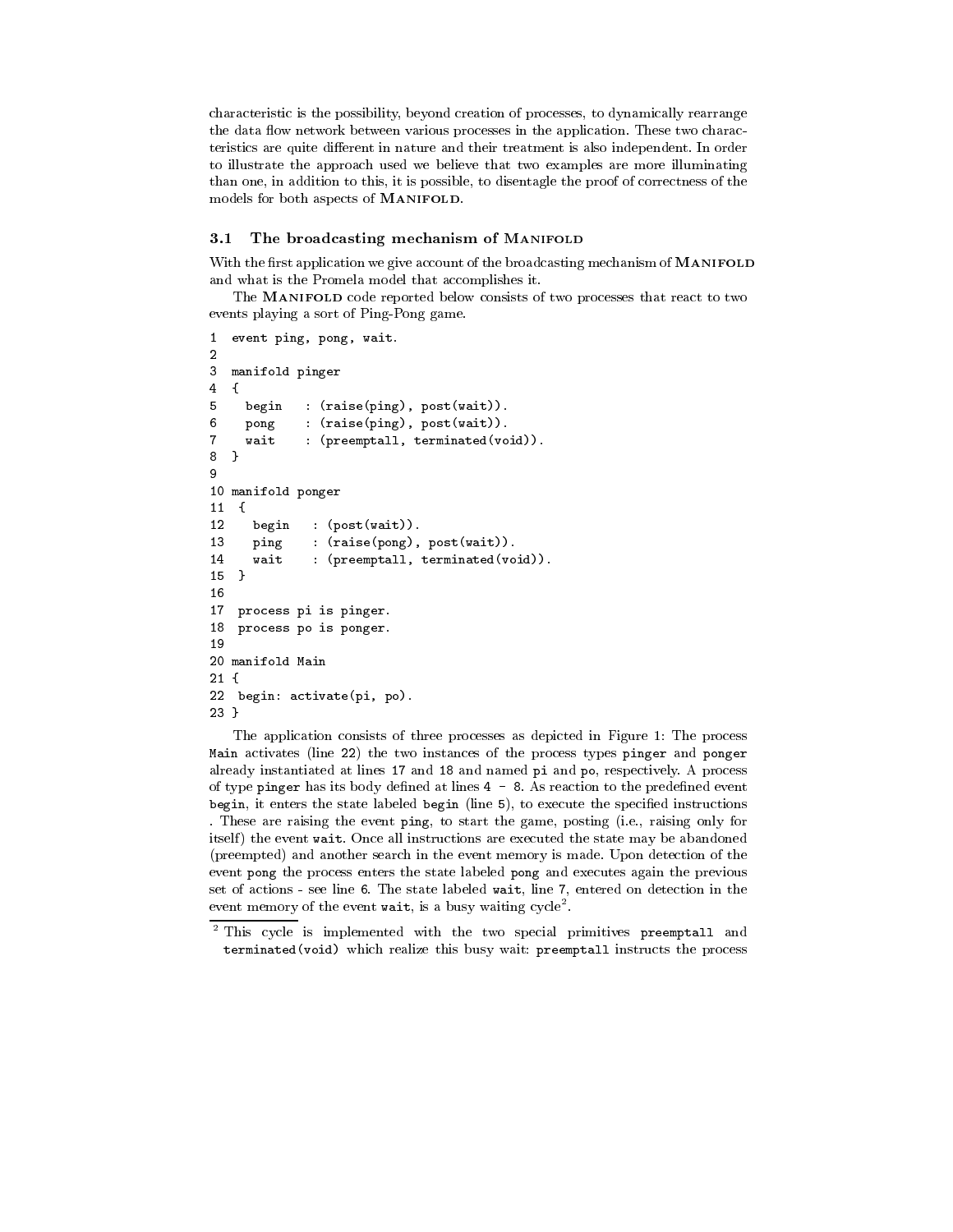A process of type ponger (lines 10 ... 15) behaves analogously to processes of type pinger except for the fact that as reaction to begin it only posts wait; while on reception of the event ping it raises a pong.



Fig. 1. Structure of the MANIFOLD application for Ping-Pong.

The intended semantics of MANIFOLD provides rules that establish which pro cesses will receive an event: In principle an event is received by any process in the application, the process will react to the event if it does have a handle for it. In practice, only those processes which are interested in that event will receive it into their event memories for further treatment.

To model the event broadcasting each MANIFOLD process is expressed as a Promela process equipped with a broadcast channel, which will be used to receive all kinds of communication from other processes. Communication is exploited using messages of different types carrying some extra information. The type of information is partitioned into *control information* and *event information* (including predefined events). There are different types of messages, each type having a fixed fields structure: In those fields additional information such as the process identity is carried. The broadcast channel of a process, p, is known by all processes for which p is interested in receiving their events and by any other process that has to communicate with it (such a process is, for instance, the creator of p). A process in order to communicate with p will insert in the broadcast channel of p all messages directed to p. The model for Ping-Pong is pictured in Figure 2.



Fig. 2. Structure of the Promela application for Ping-Pong.

with the directive that any incoming event has to be reacted, terminated(void) realizes the waiting part, the process will wait for termination of the special process void (that never terminates) if no events are present in the event memory.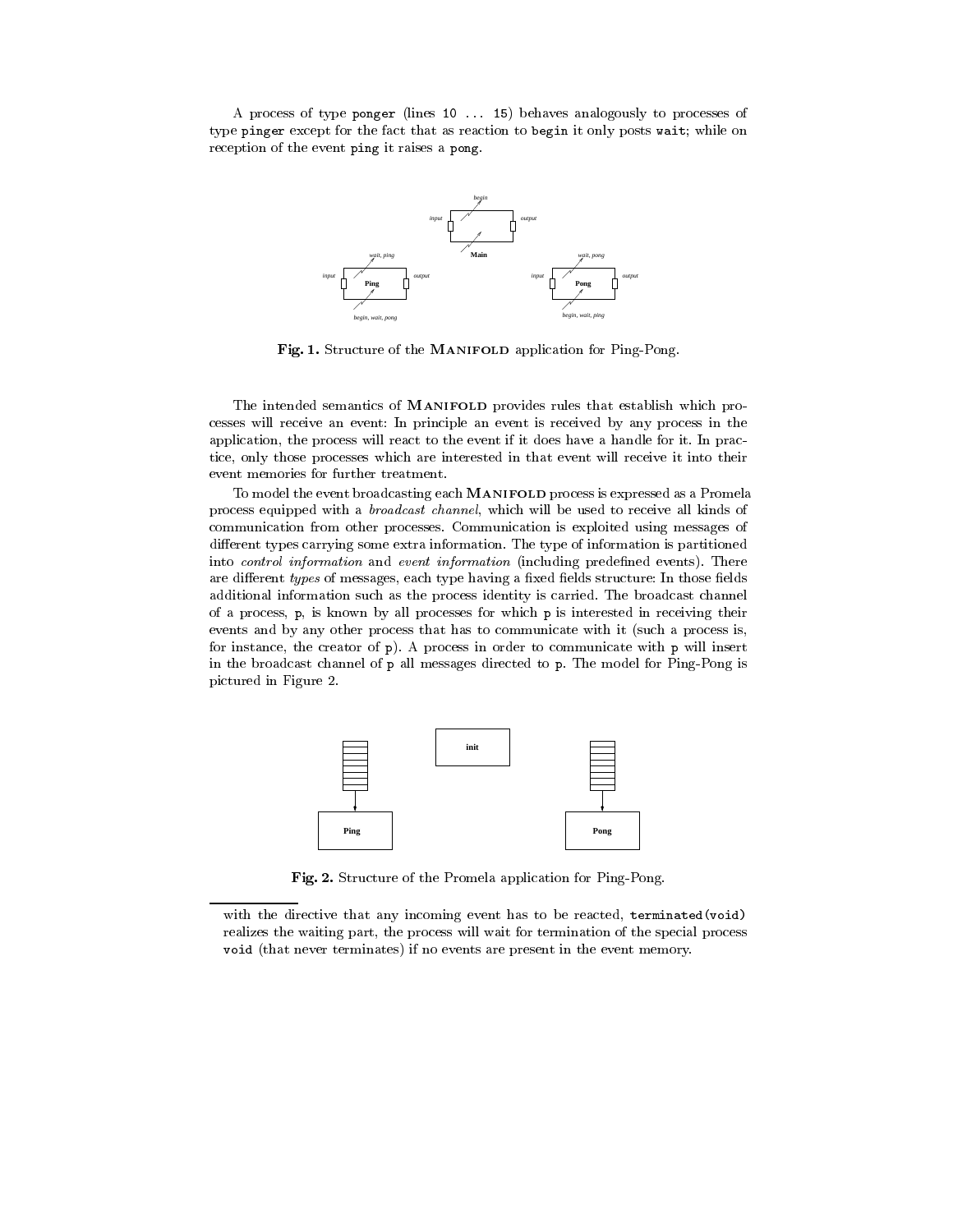Messages used for broadcasting an event ename, have type prefixed with  $ev\_followed$ by the name of the event, such as ev ename. Each process collects messages from its broadcast channel (in a later stage it will treat them in the proper way). Every process, p, maintains also a list of partners: It consists of all process interested to receive the events raised by p (either because they expicitly signed-in, or because they are in the scope of p). In the Promela model the broadcasting of a raised event by p corresponds to sending to each partner in the list, trough their broadcast channel, of an event ev name.

Each MANIFOLD application begins with a list of events and a list of process types that will be instantiated at run-time. To create the message types for all such events it suffices to scan them all and create a corresponding message. For the Ping-Pong application we have the following message types:

```
mtype = {_csignin, _csignout, ev_begin /* predefined */
         ev_ping, ev_pong, ev_wait /* user events
                                                      \ast/};
```
Messages of type csignin, csignout are control messages corresponding to predefined constructs or events of MANIFOLD. The message csignin is used to communicate to a process, p, that the source of the message, s, is interested in p's events. The receiver p, will put the broadcast channel of s in the list of process partners to which it has to send its events.

Messages of type \_csignout, serve the purpose to communicate to the receiver that the source of the message is not interested anymore in its events, the receiver will delete the process broadcast channel from its list of partners.

In MANIFOLD a process, p, is activated trough the execution of the statement activate(p), this will correspond to the insertion of the special event begin in the event memory of  $p$ ; this event is always the first one to be reacted by an instance of a process. In the Promela model, to activate a process,p, a message of type ev begin is put into its broadcast channel.

The drawings of Figure 3 show the internal structure of a MANIFOLD process and of its corresponding Promela model. A MANIFOLD process spends its life by repeatedly choosing a state to react. The choice is based on the labels of that state and on the event occurrences present in its event memory. If there are (many) event occurrences matching (many) labels, then one is chosen according to some strategy and the corresponding instructions specied in that state are perfomed. Instructions prescribed in the state have to be all executed before leaving the it.

The model in Promela behaves in an analogous way. Its behaviour is divided in two parts: The first part, tagged with a label CONTROL, is a loop. In this loop a process performs all those actions necessary in order to keep track of incoming events and to maintain the partners table. The event-memory is simulated by booloean variable flags that are set when an event occurrence is received. The CONTROL part is followed by the CODE part: It is also a loop. This part models the states that have to be entered in reaction to an event occurrence, it consists of a list of labels analogous to the list of labels encountered in the corresponding MANIFOLD code. Each time an event occurrence is reacted the loop is broken and the two phase cycle is repeated until the process terminates. process terminates terminates. The contract of the contract of the contract of the contract of the contract of

Each process type declaration in MANIFOLD (beginning with the keyword manifold) corresponds to a proctype declaration in Promela carrying some extra parameters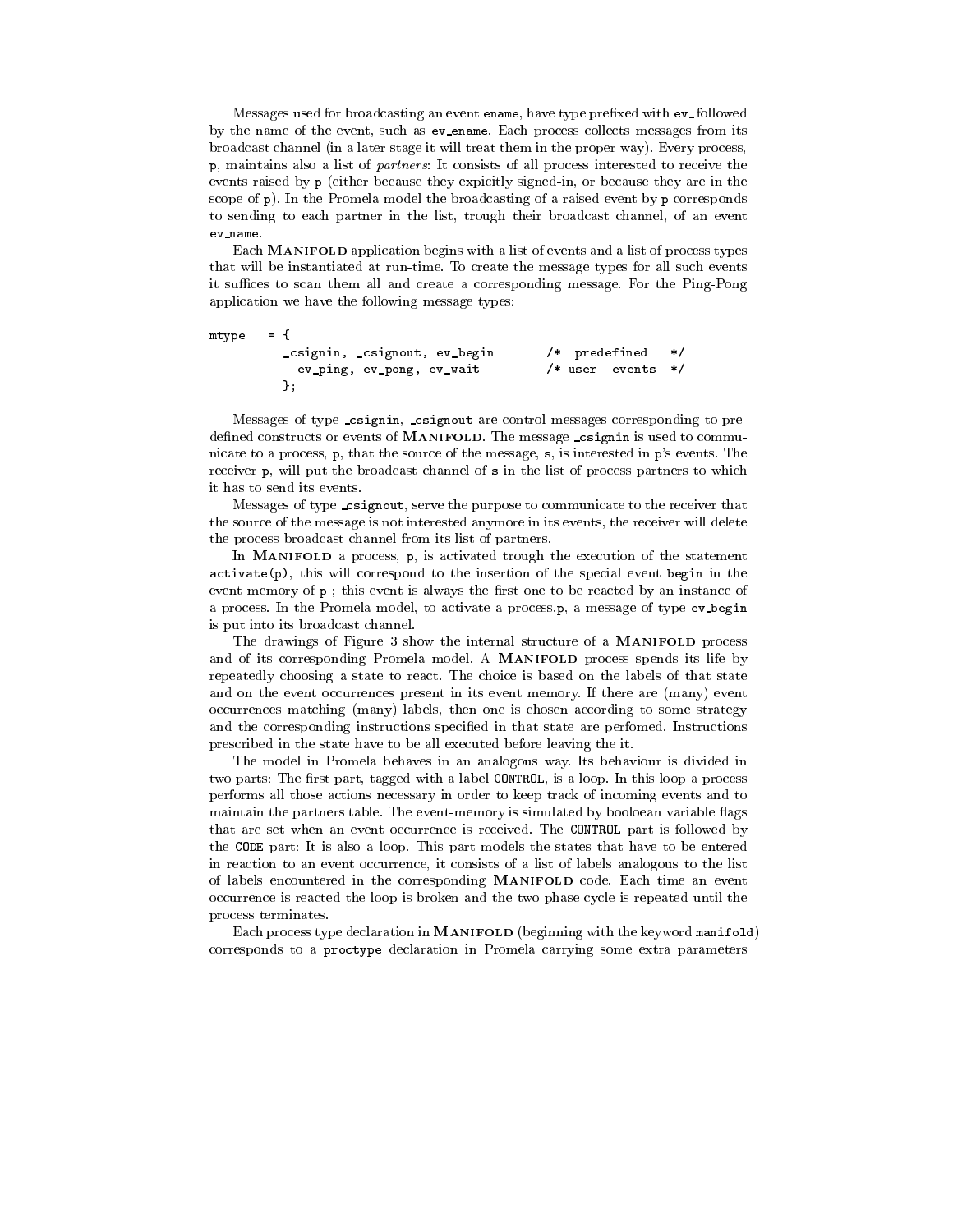

Fig. 3. Structure of MANIFOLD and Promela processes

needed to communicate the identity of the broadcast channel. Upon creation each pro cess knows its broadcast channel which is passed to it by its creator in the formal parameter ownbc. For the process of type pinger of MANIFOLD the Promela declaration coming after the mtype declaration above is schematized as:

```
proctype pinger (chan ownbc)
{
CONTROL:
         do ... od
         do ... od
goto CONTROL
end:...
}
```
We find a name for the type, pinger, followed by the formal parameter for the broadcast channel ownbc. There can be other parameters corresponding to MANIFOLD parameters.

The CONTROL part for pinger is reported below:

```
CONTROL:
```

```
f=0;\mathbf{1}3 :: ownbc?? _csignin(partnerbc) ->/* register signing-in processes */
10 ::ownbc??_csignout(partnerbc) -> /* forget signing-out processes */
\ddotsc15 /* check incoming events, set event flags */
16 :: (empty(ownbc) && f == 0) -> goto end
17 :: ownbc?ev_ping(partnerbc) -> atomic { ef_ping=true ; f=f+1 }
18 :: /* similar code as the above line for other events */
19 :: (f > 0) -> break /* to break the loop */
20 od;
```
The process starts at the CONTROL loop checking whether it has incoming messages. The flag f is needed to eventually break the loop. Control messages are retrieved before others by means of the special selective receive with double question marks.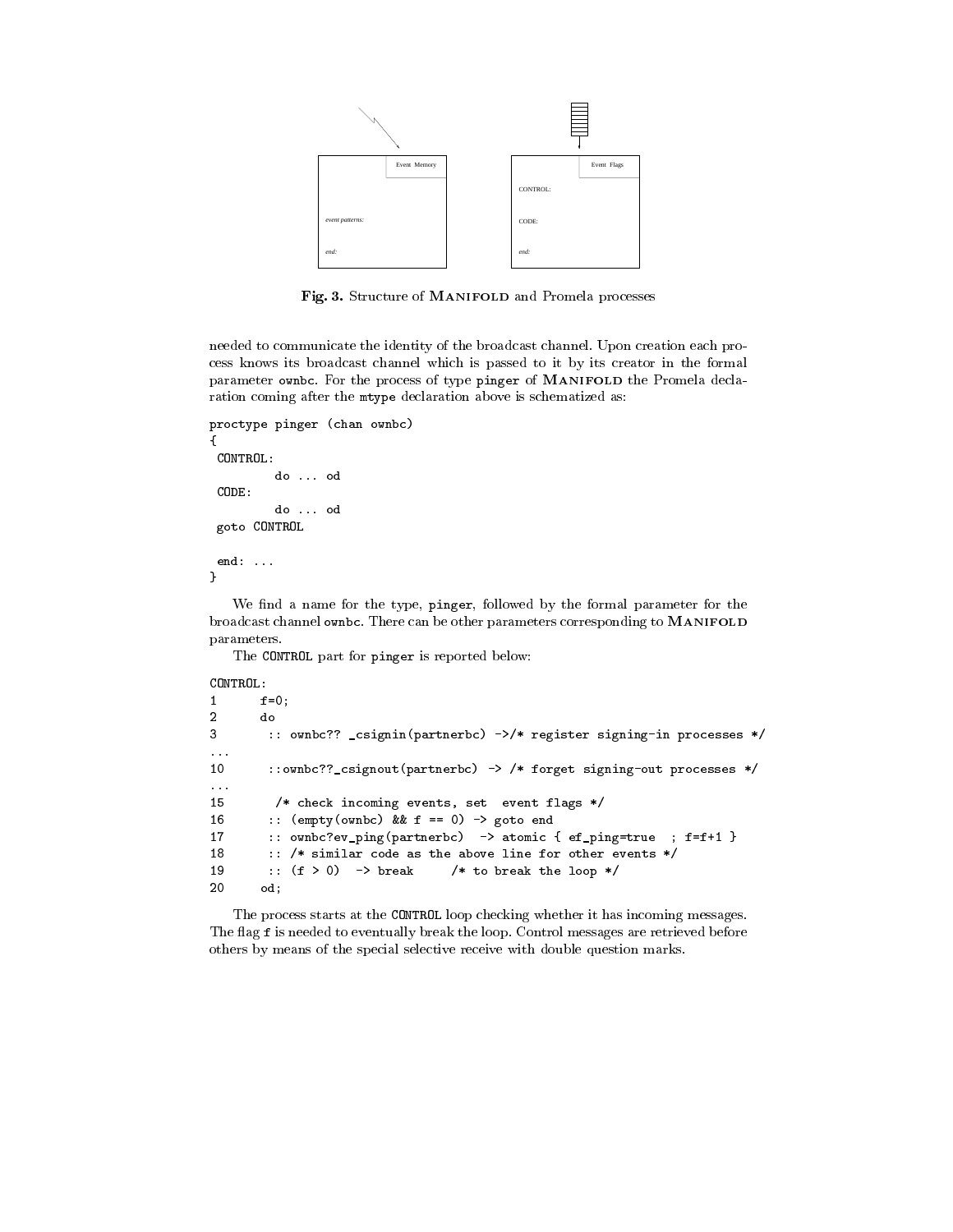If the message is csignin(partnerbc) the process registers the broadcast channel, partnerbc, of the signing-in process in a table partners[].

If the message is csignout(partnerbc) information about the process (the broadcast channel) emitting the signout is deleted from the table.

If the message is ev\_ename then the corresponding flag ef\_ename is set.

*Remark 1.* In case there are many events of the same type coming from different sources the event flags variables are structured into an array: one for each event and for each partner of the process so to maintain an event memory for all possible event occurrences that have been received. A more complete account on this can be found in the expanded version of this paper [FS99a].

Note that the CONTROL loop is broken either because the broadcast channel is empty or because the variable f is greater than 0. The variable f has also the purpose of counting the number of event occurrences received by the process. The condition "empty(ownbc) &&  $f = 0$ " on line 18 says that a process can finish (goto end) its activity only if its broadcast channel is empty (no event or control messages) and it has no event occurrences to be treated. After the process exits the control part, it passes to the CODE part.

A MANIFOLD process "chooses" one state on the basis of the label of that state and the received event occurrences. The if .. fi construct of Promela is used to model this choice. The construct presents a number of conditions enclosed between the keywords if and fi many of which may be true contemporarily, if more than one condition is true, one of them is chosen nondeterministically and the instructions specied are performed, this happens analogously in MANIFOLD: If more than one enabling event is present in the memory, an enabled state is chosen nondeterministically. Conditions model the labels of a MANIFOLD state. Since labels can match event occurrences conditions in the Promela model are specified by the boolean event flags variables set in the CONTROL part.

```
\mathbf{1}if
\overline{a}2 :: (ef_begin) -> /* begin event received */
3 atomic { /*raise(ping)*/
\mathbf{1}6 :: (m < np) -> partners[m]!ev_ping(ownbc) ; m=m+1
7 :: (m == np) -> break
8 od ;
9
                    ownbc!ev_wait(ownbc);
10 ef_begin=false
                    Υ
11.1 11.1 11.1 11.1 11.1 11.1 11.1 11.1 11.1 11.1 11.1 11.1 11.1 11.11213 :: (ef_pong) -> /* pong event received */
14
              atomic \{ /* same as ef_begin */ }
1718 :: (ef_wait) -> /* wait event received */
19 {new(y(0) \rightarrow ef_wait=false)}
20
      fi;
21goto CONTROL ;
```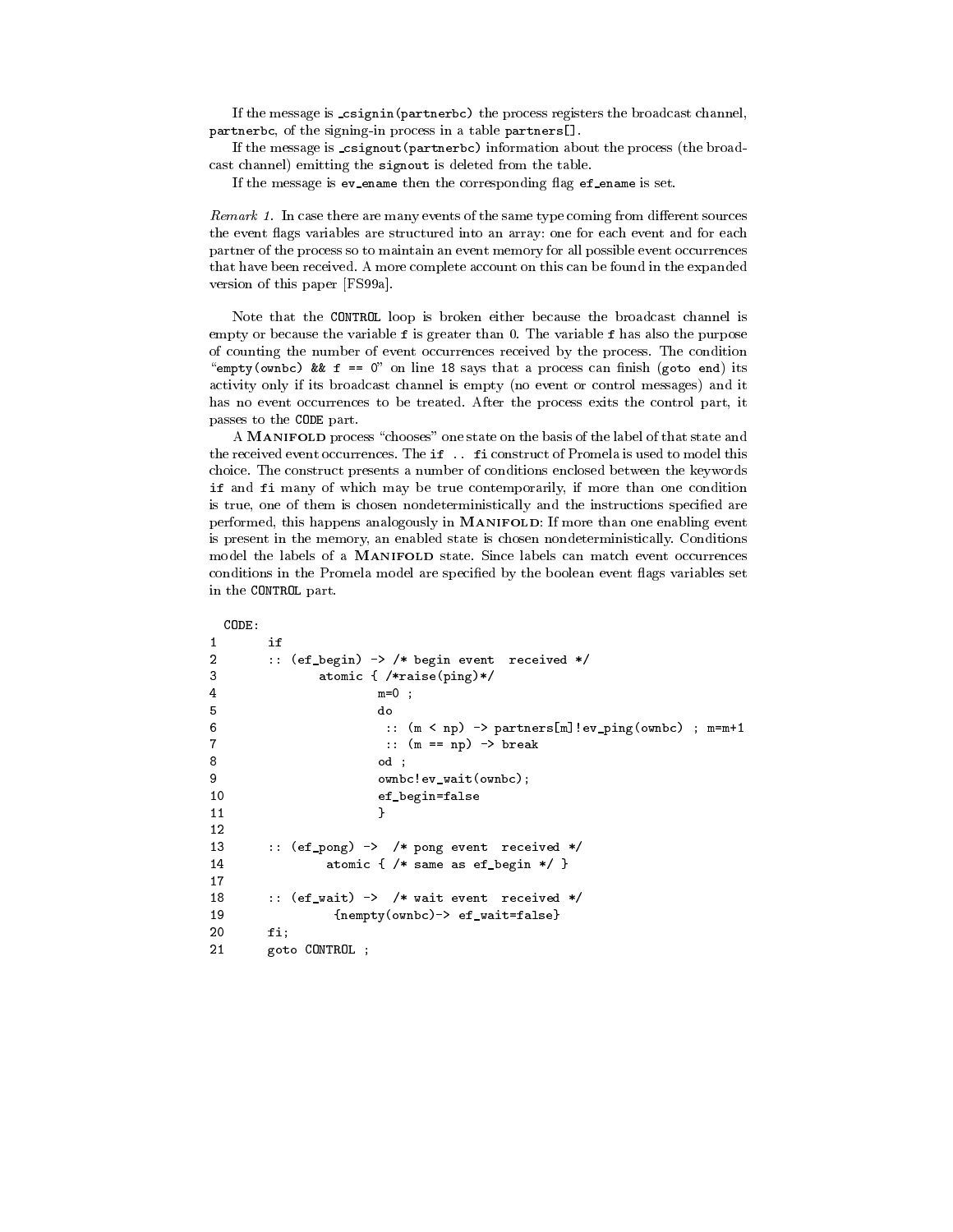### 22 end: skip

The event flag variable ef-begin is used for the special predefined event begin; ef pong, for the event pong; ef wait for wait. For each of them there is a list of instructions corresponding to the MANIFOLD ones. They are enclosed in an atomic statement so that the set of instructions between the brackets of an atomic clause has to be executed as an indivisible piece of code (saving also time in validation of the model). The instruction raise(ping) is translated into a loop (lines 3 to 9) in which a message of type ev ping, containing the sender's identity and its broadcast channel, is sent to all processes registered in the table partners[] of the broadcaster: The table is scanned and a message is put into each broadcast channel retrieved from the table. In this case there is only one partner which is an instance of pong. Posting of an event (say wait) is modelled by sending the corresponding message type to the process own broadcast channel (corresponding instruction: ownbc!ev wait(ownbc)).

The init process is analogous to the MANIFOLD process Main. Creation of a MANIFOLD process corresponds, in Promela, to the creation of the process and of its broadcast channel. Upon creation each process interested in the events of this new process is informed sending an appropriate csignin type message that contains the identity and the broadcast channel of the process. Processes are activated sending the ev begin message.

#### $3.2$ The model of a MANIFOLD stream

The behaviour of a MANIFOLD application, with the exception of the events control mechanism, is a game of dynamically creating new instances of processes and con necting or reconnecting their ports through streams. We consider now an application in which streams are set up, we will then analyze the Promela model; howewer, we introduce another style in writing a Promela model, namely, we use macro definitions (described in Table 1) which we developed with the aim of helping the user and to render the syntactic flavour of a MANIFOLD application. The MANIFOLD application computes Fibonacci numbers.

```
1 manifold PrintUnits() import.
2 manifold variable(port in) import.
3
   manifold sum(event)
\overline{4}port in x.
5
     port in y.
6
     import.
7 event overflow.
8
9
   auto process v0 is variable(0).
10 auto process v1 is variable(1).
11 auto process print is PrintUnits.
12 auto process sigma is sum(overflow).
1314 manifold Main()
15 \text{ } f15 {
16 begin: (v0 \rightarrow signa.x, v1 \rightarrow signa.y, v1 \rightarrow v0,
18
                        sigma \rightarrow v1, sigma \rightarrow print).
```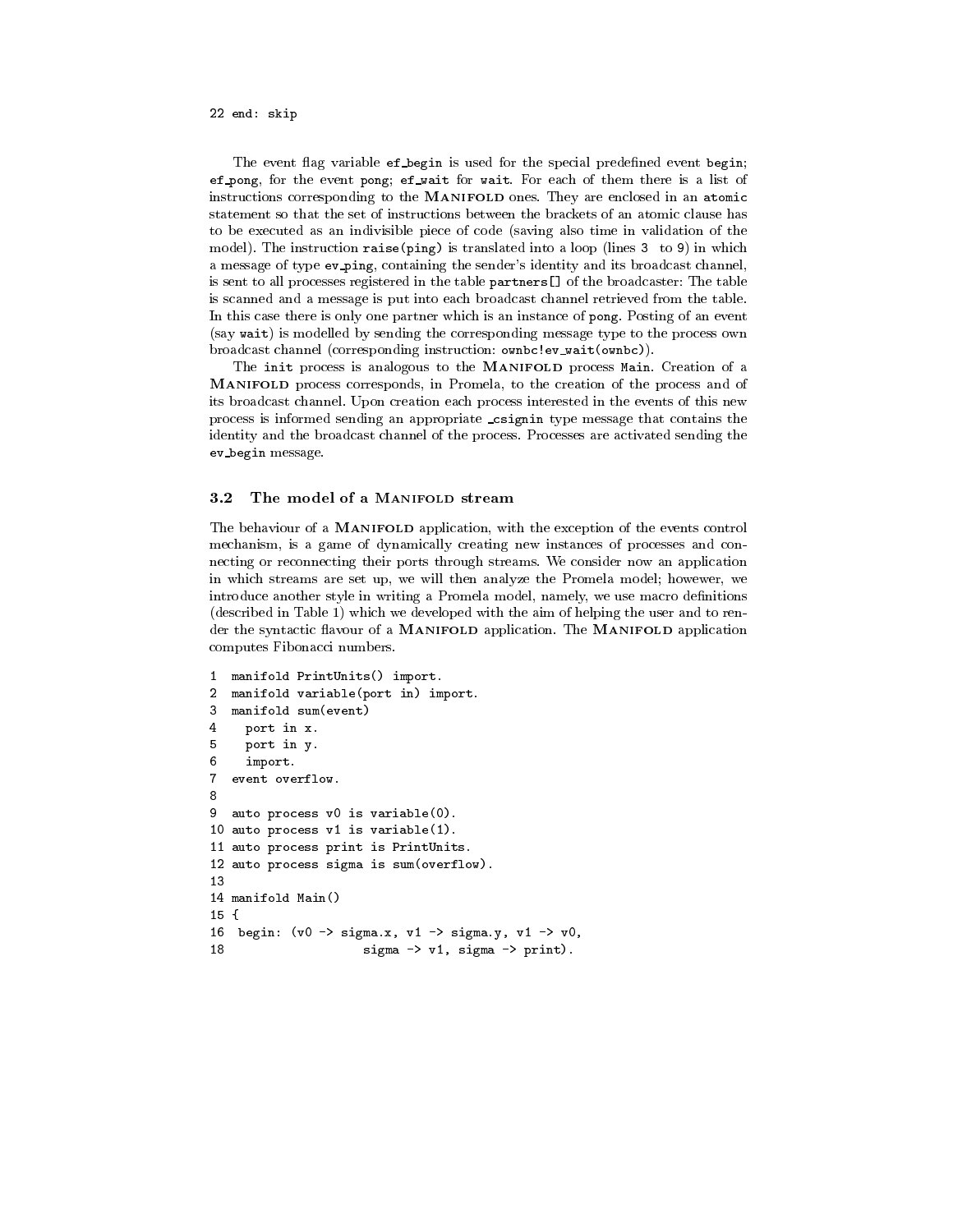```
19
20 overflow.sigma: halt.
21 }
```


Fig. 4. Structure of the MANIFOLD application for computing Fibonacci numbers.

At run-time the structural view of the applicaton is as in Figure 4. The process named sigma is an atomic process declared at lines 3 trough 6. It computes the sum of two numbers supplied at its input ports  $x$  and  $y$ , until, upon reaching the overflow, it raises the event overflow and the application will terminate (line 20): The code of this process may not even be MANIFOLD code, it resides elsewhere as specified by the keyword import. Numbers produced by sigma are diverted to a process print that will print them. The two variable processes  $\nabla \cdot \mathbf{v}$  and  $\nabla \cdot \mathbf{v}$  will firtsly contain the two initial numbers of the Fibonacci sequence, 0 and 1, passed to them as parameters at their instantiation on lines 9 and 10; after they will serve as "containers" to feed sigma with the proper inputs it requires for the computation. The behaviour of the application is better explained in [Arb95] to which we refer the reader for further details. The Promela model with macros is listed below, the code is commented to achieve brevity in the presentation of the paper.

```
BEGIN_EVENTS /* declaration of events */
EVENT(overflow) /* corresponds to the declaration */
END_EVENTS /* ''event overflow'' in the original */
#include "Streams.promela" /* directives for the inclusion */
#include "printer.promela" /* of atomic and stream */
#include "variable.promela" /* processes models */
                               /*
#include "sum.promela"
PROCESS(print,printer) /*instantiation of process type printer name: print*/
PROCESS(V0,variable) /*instantiation of process variable name: V0*/
PROCESS(V1,variable) /*instantiation of process variable name: V1*/
```
PROCESS(sigma,sum) /\*instantiation of process type sum name: sigma\*/ PROCESS\_PORT\_IN(sigma,XPORT) /\*input port declaration XPORT for sigma\*/ PROCESS\_PORT\_IN(sigma,YPORT) /\*input port declaration YPORT for sigma\*/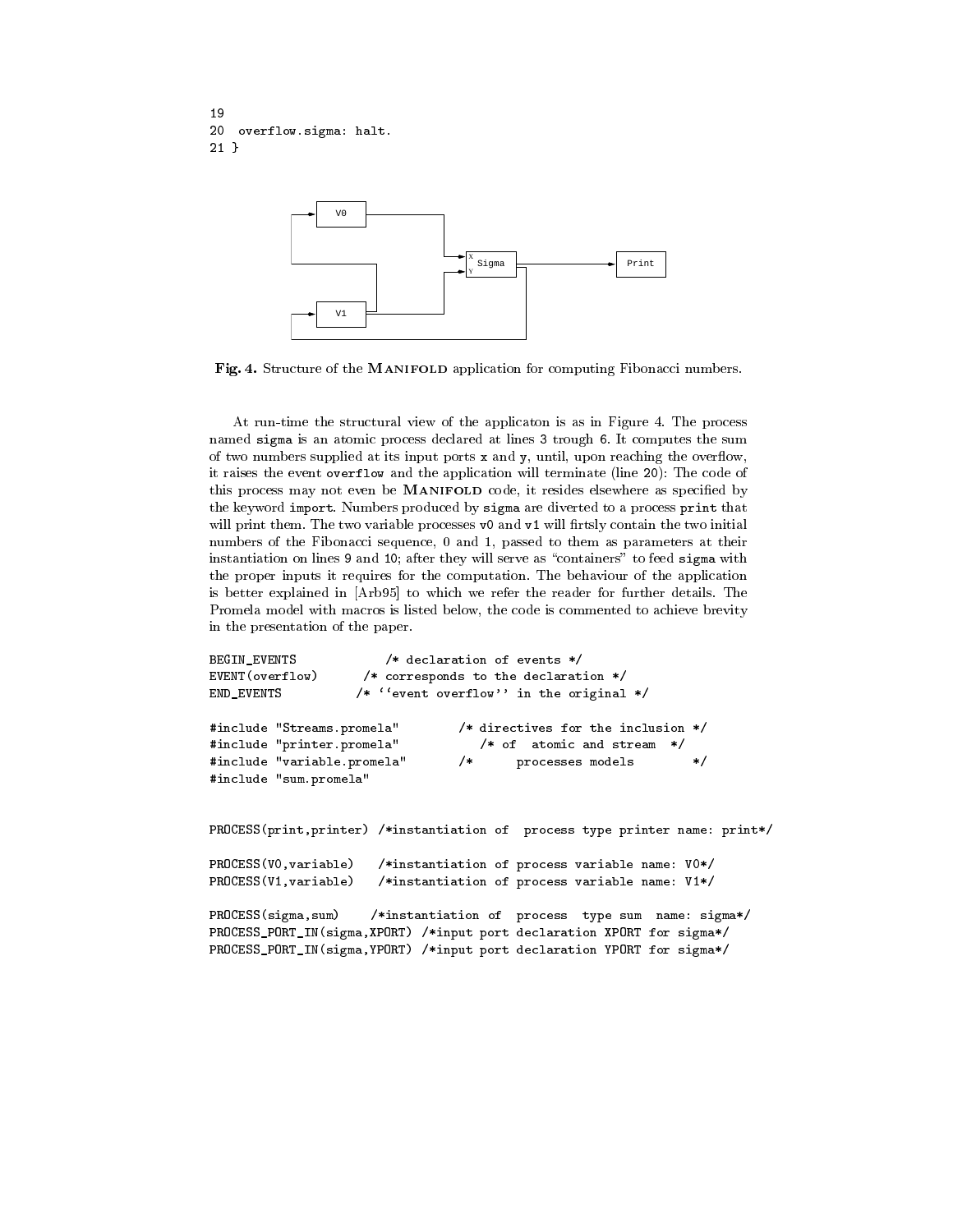```
BEGIN_MANIFOLD(main) /*begin of the init (main) process*/
EVENT_MEMORY(overflow)
STREAM(0x)
STREAM(1y)
STREAM(s1) /*local declarations needed for events and streams */
STREAM(10)
STREAM(sp)
INIT_PROCESS /*initialization of event memory, i.e.*/
INIT_EVENT(overflow) /*initialization event flags for each event*/
PORTS_MANAGEMENT /*management of ports*/
EVENTS_MANAGEMENT /*management of the event memory*/
      EVENT_RECEIVING(overflow)
BEHAVIOUR
BEGIN_PATTERN_ESP(begin) /* Manifold event pattern begin. */
   CONNECT_STREAM(KK,0x,V0,OUTPORT,Sigma,XPORT) /*streams connections*/
   CONNECT_STREAM(KK,1y,V1,OUTPORT,Sigma,YPORT)
   CONNECT_STREAM(KK,10,V1,OUTPORT,V0,INPORT)
   CONNECT_STREAM(KK,s1,Sigma,OUTPORT,V1,INPORT)
   CONNECT_STREAM(KK,sp,Sigma,OUTPORT,Print,INPORT)
   ACTIVATE(Print,printer) /*activation of processes*/
   ACTIVATE(V0,variable)
   ACTIVATE(V1,variable)
   ACTIVATE(Sigma,sum)
END_PATTERN_ESP(begin) /*end of state labeled begin*/
END_MANIFOLD(main) /* end of main*/
```
Four our purposes, to model a stream it suffices to consider its behaviour abstracted away from the internal content of the stream. In the MANIFOLD reference manual [Arb96b] it is said that a stream is either  $full$  or  $empty$ . It is full if it contains at least one unit otherwise it is empty. There are four types of streams in MANIFOLD, these are BB, BK, KB and KK". Another characteristic to be taken into account is the status of stream connection: The stream maybe disconnected from both source and sink, connected to both of them, or connected to the source (or the sink) and disconnected from the sink (or the source). Thus a stream may be modelled trough a state based machine. In addition to that, the stream receives particular control messages from either its constructor (messages such as disconnect from source, disconnect from sink,

 $^\circ$  The leftmost and rightmost letters refer to the behaviour of the two ends of the  $^\circ$ stream: BB, for instance, means break-break: Upon preemption (when the installator of the stream leaves the state in which a stream has been installed) the stream breaks automatically its connections. A KB type (keep-break) keeps the source connection and breaks the sink connection while a BK acts the other way round. A KK type never disconnects on preemption.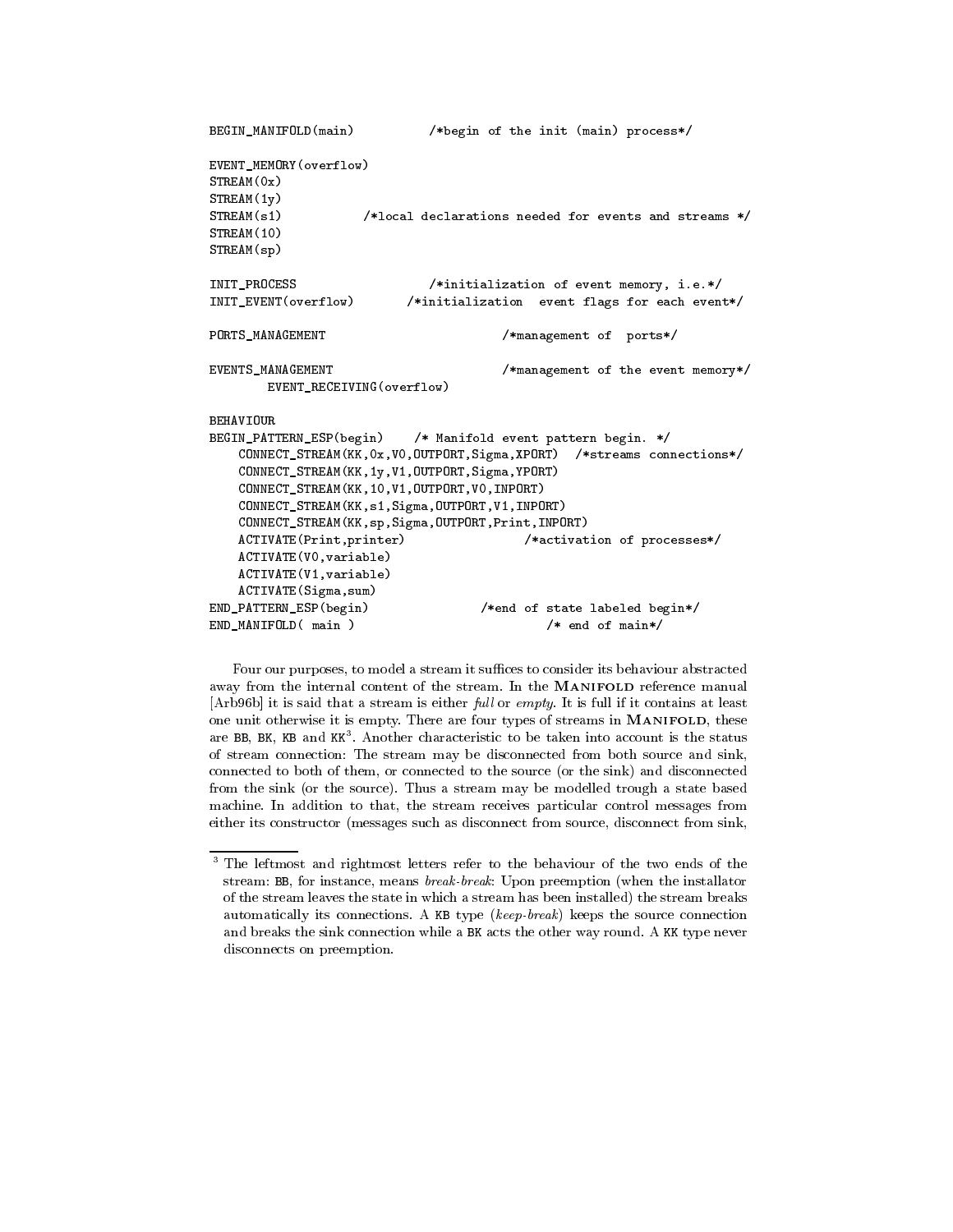disconnect from both) or the source (sink) to which is attached for instance, to inform the stream about the death of the process or detach from some port.

Figure 5 reports the simplest state machine representation of a stream of type BB<sup>4</sup> .



Fig. 5. State-machine of a BB stream.

The formalism used in Figure 5 has been introduced in [KSW97a,KSW97b]: It is briefly described in the appendix. The letter  $p$  indicates a put action (i.e., the transmission of a unit from a process into the stream). Analogously, g stands for get, it denotes the action of a process willing to get a unit from the stream. The letter  $d_i$ denotes disconnection, s is the instalator preemption message. The stream can be in three different states: I: Empty, connected to the source, connected to the sink,  $F$ : Full, connected to the source, connected to the sink and \*: The dead state, the stream is not active anymore.

Labels on arrows are renamings of the corresponding actions into boundaries ob servable actions: For instance, the transition  $I \stackrel{\sim}{\rightarrow} F$  means that upon a put action (executed by the source and no actions from the control and the sink) the stream will move from the empty state I to the full state F.

A stream of type BB is modeled by a process based on the state-machine repre senting the stream. This process manipulates its control and unit channels passed to it as parameters upon its creation. The reader may verify that the code defines a state based machine represented in Figure 5 (the code is included with the #include  $'$ 'Streams.promela'' directive).

```
proctype streamBB ( chan i_channel, o_channel )
{
       int values;
       Unit unit;
       values = 0;
       do
        :: i_channel?_sput(unit) -> /* put unit */
               o_channel!_sunit(i_channel, unit) ;
               values++ ; goto F
        :: i_channel??_spreempt -> goto end /* preempt */
        :: i_channel??_sdissource -> goto end /* disconnect */
```
<sup>4</sup> We omit for the sake of brevity the description of all types of streams which appear in the full version of this paper.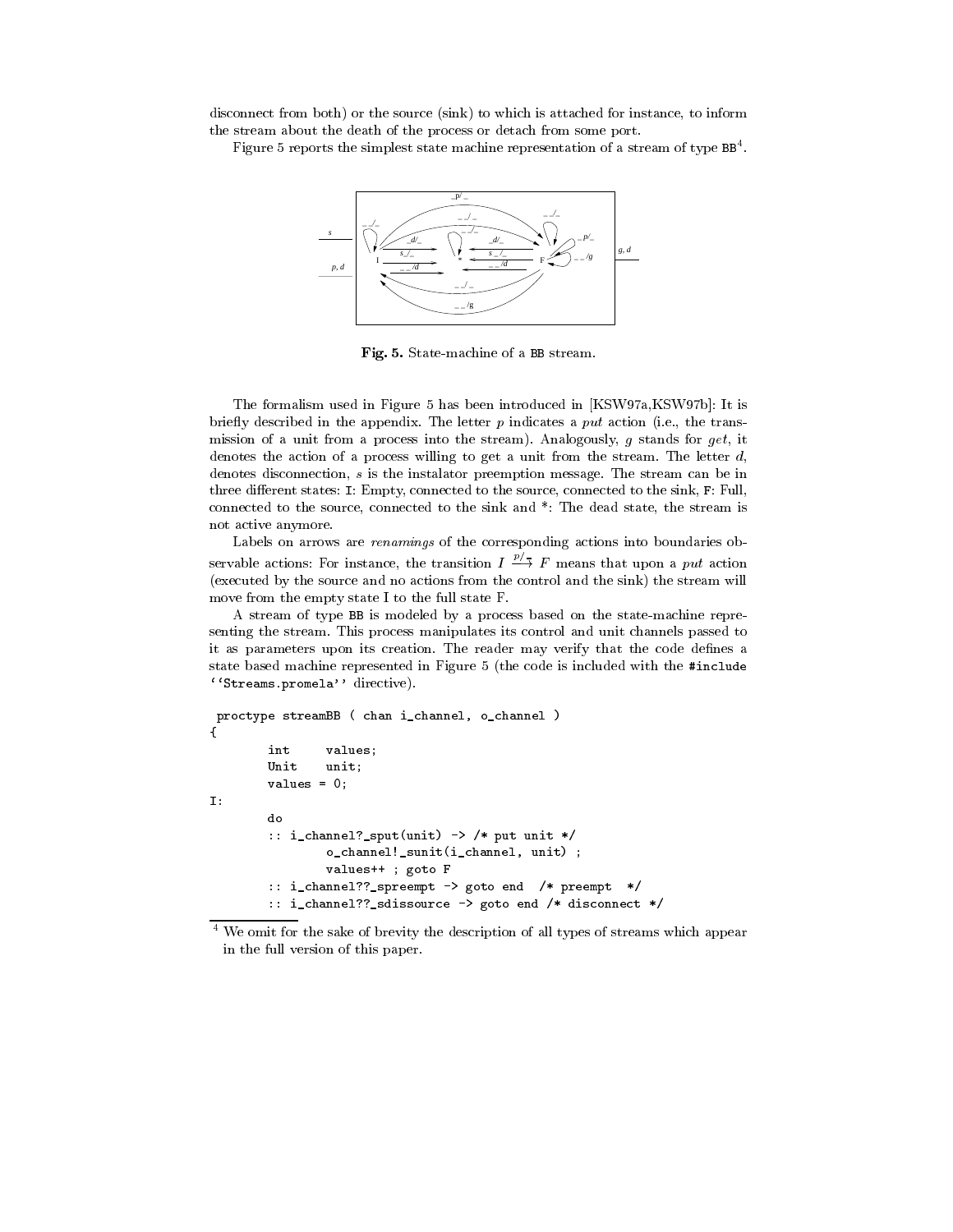```
:: o_channel??_sdissink -> goto end /* disconnect */
       od;
       do
       :: i_channel?_sput(unit) -> /* put unit */
               o_channel!_sunit(i_channel, unit) ;
       :: i_channel?_sget -> values-- ; /* get unit */
               if
               :: (values < 1) -> goto I
       :: i_channel??_spreempt -> goto end /* preempt */
       :: i_channel??_sdissource -> goto end /* disconnect */
       :: o_channel??_sdissink -> goto end /* disconnect */
       od;
end: skip /* handle disconnection from source and sink */
}
```
To connect multiple streams to one port, we use two different strategies depending on the sort of port and problem to be solved. For an input port, we need to get a unit from any stream connected to it, while for an output port we need to put a unit on every stream connected to it.

An input port is modeled as a Promela channel in which every stream connected to that port will put units. This input-port channel is passed as parameter on the instantiation of the Promela process modelling the stream. It is also passed to the process modelling the manifold as a field of the control message \_cconnect

An output port is modeled as a list of Promela channels to which the process will have to send the message sput to put a unit in the connected streams. These channels are passed as arguments of the control message \_cconnect.

The code corresponding to what we have described is reported in Table 1 as the following macro definitions: PUT(INPORT), GET(OUTPORT).

#### $\overline{4}$ 4 Adequacy of the Promela models

In this section we try to address the problem of the adequacy of the Promela models we designed. The idea is to show that the behaviour of the Promela Model  $M_P$  and the behaviour of the MANIFOLD application are \the same".

As pointed out in the preceding sections MANIFOLD presents two orthogonal characteristics: The event-broadcasting and the set up of streams. For reasons of space we cannot handle the correctness of both aspects, we have choosen to treat the most delicate one which is the modelling and behaviour of streams. The broadcasting mechanism of MANIFOLD will be treated elsewhere: Here we mention that a different strategy, in order to implement broadcasting, would have been to use some global variables. Each time an event (occurrence) is raised the corresponding global variable  $b$  is set to true, each process interested in those event could look at b and react, but the process should reset the variable for all other interested processes. The reader understands that not even taking into account the overhead necessary to implement what we said, this approach could cause some inconsistency; for instance, a problem could be to determine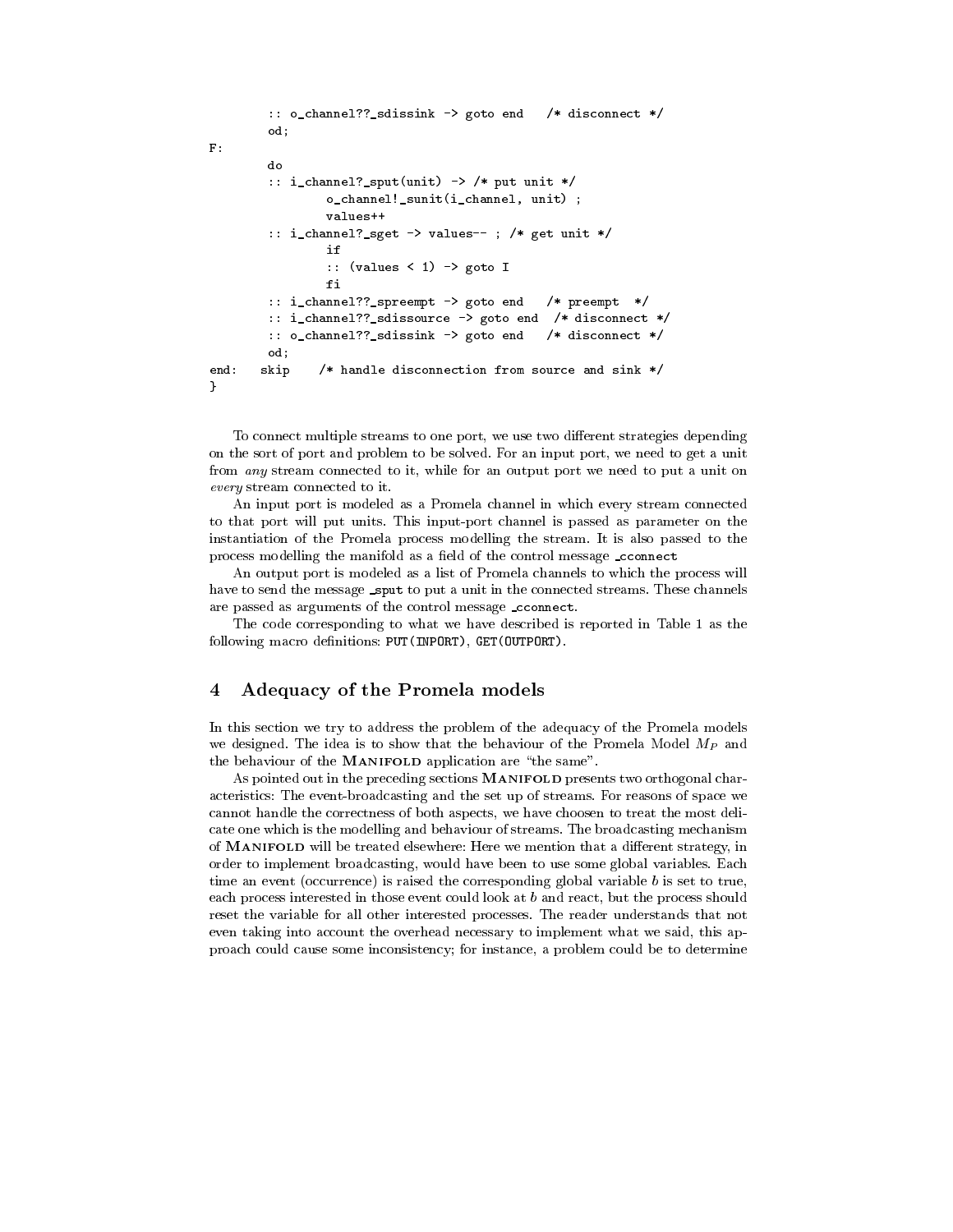| Manifold                                 | Promela                                                               |
|------------------------------------------|-----------------------------------------------------------------------|
| pseudo-manifold                          |                                                                       |
| raise (event)                            | $m=1$ ;                                                               |
| RAISE(event)                             | do                                                                    |
|                                          | $\therefore$ (m==np) -> break                                         |
|                                          | ::else -> partners[m]!EV_(event)(ownbc); m++                          |
|                                          | od:                                                                   |
| post(event)                              | ownbc!EV_(event)(ownbc);                                              |
| POST(event)                              |                                                                       |
| STREAM(name                              | chan $SCC_{\text{-}}(name) = [QSZ_{\text{-}}CC]$ of ${$ mtype};       |
| process name is manif.                   | chan $BC_{-}(name) = [QSZ_{-}BC]$ of $\{mtype, chan, int\}$ ;         |
| PROCESS(name, manif)                     | chan SUC_PORT(name,INPORT) = $[QSZ\_UC]$ of ${mtype, chan}$ ;         |
| activate(name)                           | BC_(name)!_cconnect(SUC_PORT(name,INPORT),INPORT);                    |
| ACTIVATE(name, manif)                    | BC_(name)!!_csignin(ownbc);                                           |
|                                          | BC_(name)!ev_begin(ownbc);                                            |
|                                          | $m=0$ ;                                                               |
|                                          | do                                                                    |
|                                          | $\therefore$ (m==np) ->                                               |
|                                          | $\vert$ np++; partners $\vert$ m $\vert$ =BC_(name); break            |
|                                          | $:$ else $\ge$                                                        |
|                                          | if                                                                    |
|                                          | ::(partners[m] = = $BC_{(name)}$ ) -> break                           |
|                                          | $:$ else $>$ m++                                                      |
|                                          | fi                                                                    |
|                                          | od:                                                                   |
|                                          | run manif (BC_(name));                                                |
| $\overline{\mathrm{PUT}(\mathrm{port})}$ | $\bar{m}=0;$                                                          |
|                                          | do                                                                    |
|                                          | $\therefore$ (m==PNS_(port)) -> break                                 |
|                                          | ::else -> $\text{PCC}_{port} [m]!!$ sput; m++                         |
|                                          | od:                                                                   |
| GET( <i>port</i> )                       | PUC <sub>(port)?_sunit(partner);</sub>                                |
|                                          | partner! sget;                                                        |
| fproc.fport->tproc.tport                 | BC_(fproc)!_cconnect(SCC_(name), fport);                              |
|                                          | CONNECT STREAM(type, name, fproc, fport, tproc, tport)                |
|                                          | BC_(tproc)!_cconnect(SUC_PORT(tproc,tport),tport);                    |
|                                          |                                                                       |
|                                          | run STREAM_(type)(SCC_(name),SUC_PORT(tproc,tport));<br><sup>if</sup> |
| (preemptall, terminated(void))           |                                                                       |
| WAIT                                     | $ $ : (gnf>1) -> skip                                                 |
|                                          | $::else$ -> nempty (ownbc)                                            |
|                                          | fi;                                                                   |

Table 1. Translation of MANIFOLD constructs into Promela instructions.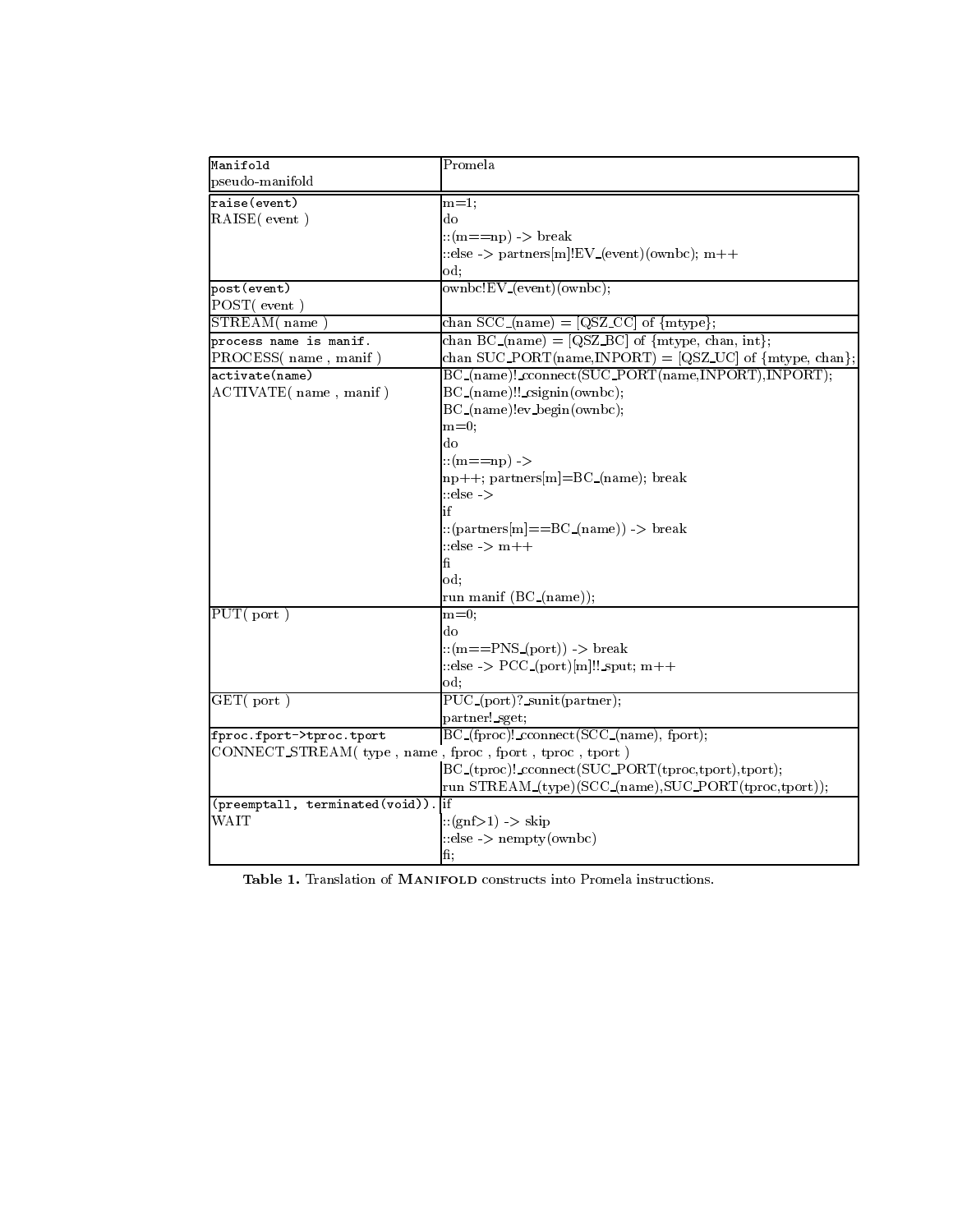which process is the last one to react to an event; in this case  $b$  is not supposed to be set anymore. Another solution could be to have, for each process  $p$ , a separate process  $m_p$  implementing its memory. In this case for each MANIFOLD process we would have two Promela processes. The solution we adopted it has been suggested from the study of the MANIFOLD compiler. A proof of its adequacy can be carried out in the same style of the one we present now for streams.

Correctness of the stream model. A stream,  $S<sub>1</sub>$  is created and set by a coordinator,  $C$ , between the output and input ports of a source process,  $O$ , and a sink process,  $I$ , respectively. Once connected the stream operates autonomously taking the units appearing at the output port of  $O$  and delivering them (in First In First Out order) to the input port of I when it executes a read operation on the port. In addition to the put-unit and get-unit operations the stream is sensible to other signals namely the disconnection of ports, and the preemption messages from C that instruct the stream to disconnect from either source or sink or both (depending on the stream type). We consider here the stream type BB, as represented in Figure 5. The system we consider are represented in the uniform framework offered by  $Span(RGph)$  in Figure 6



Fig. 6. Model of a stream connection in MANIFOLD and Promela.

Both models can be described at first by the same equation:

$$
\mathbf{M} = O \bullet S \bullet I \tag{1}
$$

In order to distinguish between the two models we may use the two subscripts  $M$  and  $P$  to denote which model we are referring to. We ignore the coordinator  $C$  from that equation, in fact it simply creates the stream and sends the preemption signals to all three components. That is the only way in which a coordinator can affect the behaviour of a connection, since we are interested in the behaviour of the system in steady-state we need not to consider the singular effects of C. Denote with  $M_P$  and  $M_M$  the two systems. We show that there exists a 2-cell  $\alpha: \mathbf{M}_P \to \mathbf{M}_S$  which is an abstraction and preserves behaviours (as advocated in [AL91]), i.e. we want to prove:

**Theorem 1.** Given the two sytems  $\mathbf{M}_P$  and  $\mathbf{M}_M$  there exists an abstraction  $\alpha$ :  $\mathbf{M}_P \rightarrow$  $\mathbf{M}_S$  such that  $\mathcal{B}(\mathbf{M}_P) \subseteq \mathcal{B}(\mathbf{M}_M)$ .

Proving the theorem amounts to construct the abstraction  $\alpha$  which we do in the reamining part of this paper. In Section 3 we describe a model of a stream as a system comprising a process and two channels, if we indicate with  $IC$ ,  $S$  and  $OC$  respectively the input channel, the stream process and the ouput channel, the following equation describes a stream:

$$
S_P = IC \bullet S \bullet OC \tag{2}
$$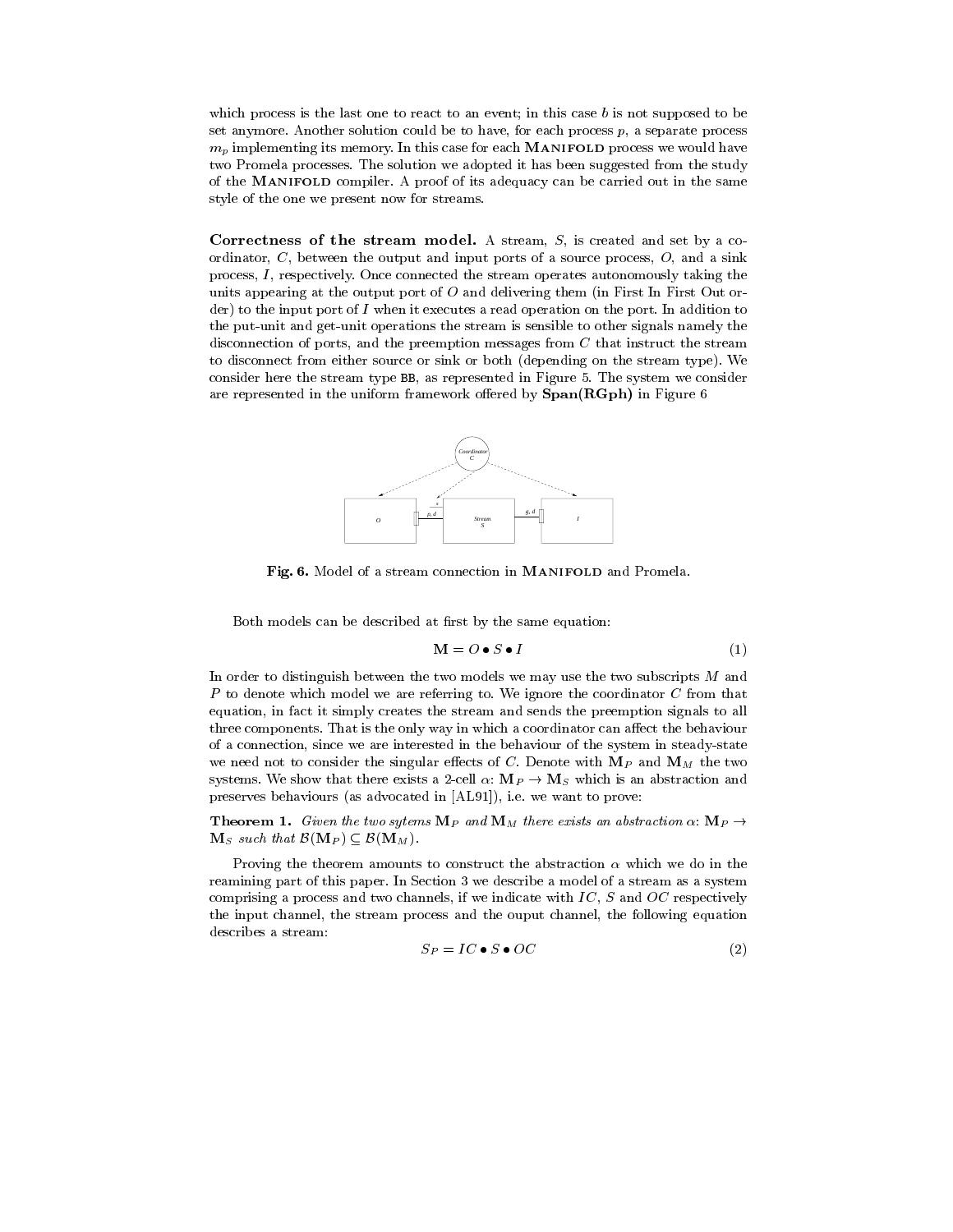

Fig. 7. Model of a stream connection in Promela.

The evaluation of the expression in Equation 2 is the system in Figure 7.

The reader may have noticed that the graphs for  $IC$  and  $OC$  are not completely drawn, howewer we give a presentation for those graphs which are finite anyway.

A vertex of IC, or OC, represents the set of messages currently stored into the channel and is denoted below with a set theoretic representation;  $\overline{s} = \{m_1, m_2, \dots, m_k\}$ is the point at which the set of messages  $\{m_1, m_2, \cdots, m_k\}$  has been received. The graph for IC is described by the following equations

$$
E \xrightarrow{s-f} \{s\}, \quad \overline{s} \xrightarrow{s-f} \overline{s} \cup \{s\}, \quad \overline{s} \cup \{s\} \xrightarrow{\underline{-\ell} \overline{s}} \overline{s}
$$
  

$$
E \xrightarrow{\underline{-p/f}} \{p\}, \quad \overline{s} \xrightarrow{\underline{-p/f}} \overline{s} \cup \{p\}, \quad \overline{s} \cup \{p\} \xrightarrow{\underline{-\ell} \overline{s}} \overline{s}
$$
  

$$
E \xrightarrow{\underline{-d/f}} \{d\}, \quad \overline{s} \xrightarrow{\underline{-d/f}} \overline{s} \cup \{d\}, \quad \overline{s} \cup \{p\} \xrightarrow{\underline{-\ell} \overline{s}} \overline{s}
$$

The graph for OC is presented by:

$$
E \xrightarrow{u/5} \{u\}, \quad \overline{s} \xrightarrow{u/5} \overline{s} \cup \{u\}, \quad \overline{s} \cup \{s\} \xrightarrow{\underline{\frown} s} \overline{s}
$$
  

$$
E \xrightarrow{\underline{\frown} d} \{d\}, \quad \overline{s} \xrightarrow{d} \overline{s} \cup \{d\}, \quad \overline{s} \cup \{p\} \xrightarrow{\underline{\frown} P} \overline{s}
$$
  

$$
\overline{s} \cup \{u\} \xrightarrow{\underline{\frown} s} \{u\} \cup \{g\}, \quad \overline{s} \cup \{g\} \xrightarrow{\underline{\frown} \xi} \overline{s}
$$

Above, the letter s stands for the preemption message from the coordinator, u is the exchange of a unit,  $p$  denotes a put and  $q$  a get operation,  $d$  is the disconnection. Boldface letters  $(g, p, g)$  denote the read counterpart actions. Once we have constructed the abstraction  $\alpha$  we only need to show that indeed is a 2-cell in Span(RGph). It is convenient to define the abstraction  $\alpha$  for each component and rely on the structure of Span(RGph).

The abstraction  $\alpha$  has three main components:  $\alpha = \alpha_0, \alpha_s, \alpha_l >$  each of them may be still decomposed if needed. Figure 8 depicts the abstraction function. The first thing worth noticing is that with respect to the source and sink processes  $O$  and  $I$  we need to consider those transitions that affect the behaviour of the stream, we put:  $\alpha_O =$ ido and  $\alpha_I = id_I$ , that is the abstraction is the identity on O and I. Each transition of the Promela components  $O$  and  $I$  is mirrored on the MANIFOLD component. In the picture we depicted only those transitions which affect for the stream behaviour, that is the p (put) and d (disconnect) operations executed by  $OC$ -components and the g (get) and analogous  $d$  operations executed by  $IC$  components. What remains to be defined is that part of  $\alpha$  that acts on the stream. Since a model of a stream is made of three components we define the 2-cell on each of them separately and rely on the structure of Span(RGph). Figure 9 depicts the action of the 2-cell on states and transitions of the stream components of  $\alpha$ . The notation is taken from [LS] dotted arrows depict the transition mappings, while dashed arrows depict the state mapping, of course an explicit analitic definition is possible but we find more suggestive this notation.

By exhibiting a 2-cell we completed the proof of the theorem.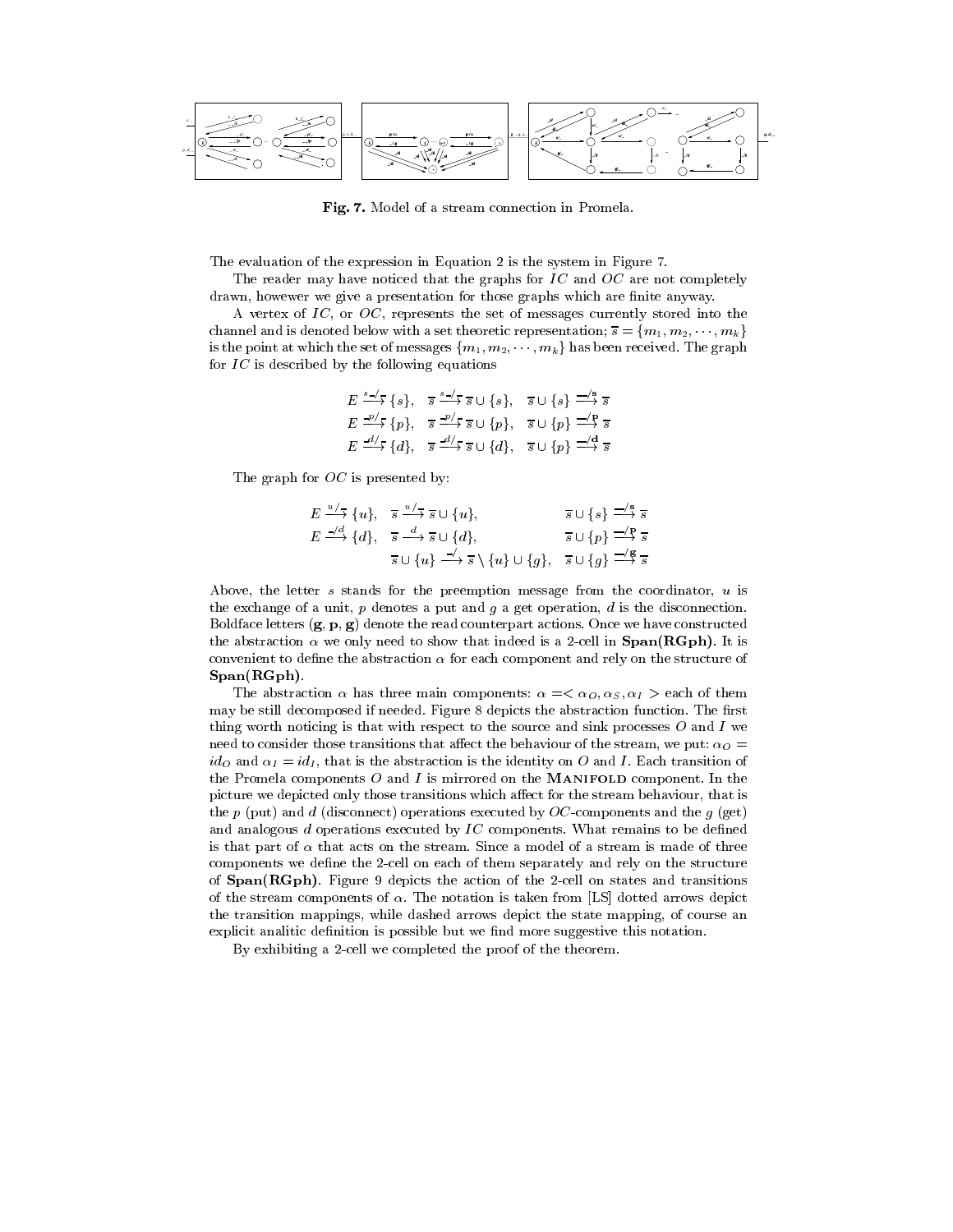

**Fig. 8.** The abstraction  $\alpha$ :  $\mathbf{M}_P \rightarrow \mathbf{M}_M$ .

#### $\overline{5}$ 5 Final remarks

In this paper we addressed the problem of the correctness of the models presented already in [FS99], in part II of this paper we treat the event broadcasting mechanism whcih for lack of space we could not expose here. The proof of correctness is based on abstraction morphisms on the graph-theoretic representations of the models, these morphisms preserve behaviours. The outcome of this study is the adequacy of the models we devised, it can then be used to adapt the MANIFOLD compiler in such a way that it can also produce (based on the methodology presented in [FS99]) the relevant Promela code for the MANIFOLD application. Another useful line of further study is the tracking back to the original application of the output traces produced by Spin. Once we have proven the correctness of our approach, we are implementing the Promela model of a large case study presented in coordination [CNT98] which has been solved in [Scu99] using MANIFOLD.

Thinking is common to everybody. (Eraclitus, In: Strobeus, Florilegius 3, 1, 179.)

Acknowledgements. Special thanks go to Kees Everaars, Freek Burger and Kees Blom for answering all questions we have been asking them regarding the MANIFOLD compiler.

# References

- [AL91] M. Abadi, L. Lamport. The existence of refinement mappings. Theoretical Computer Science, 82(2), pp.: 253-284, May 1991.
- [Arb95] F. Arbab. Coordination of massively concurrent activities. Technical Report CS-R9565, Centrum voor Wiskunde en Informatica, Amsterdam, The Netherlands, November 1995. Available on-line http://www.cwi.nl/ftp/CWIreports/IS/CS-R9565.ps.Z.
- [Arb96a] F. Arbab. The IWIM model for coordination of concurrent activities. In P. Ciancarini and C. Hankin, editors, Coordination Languages and Models, volume 1061 of Lecture Notes in Computer Science, pages 34-56. Springer-Verlag, April 1996.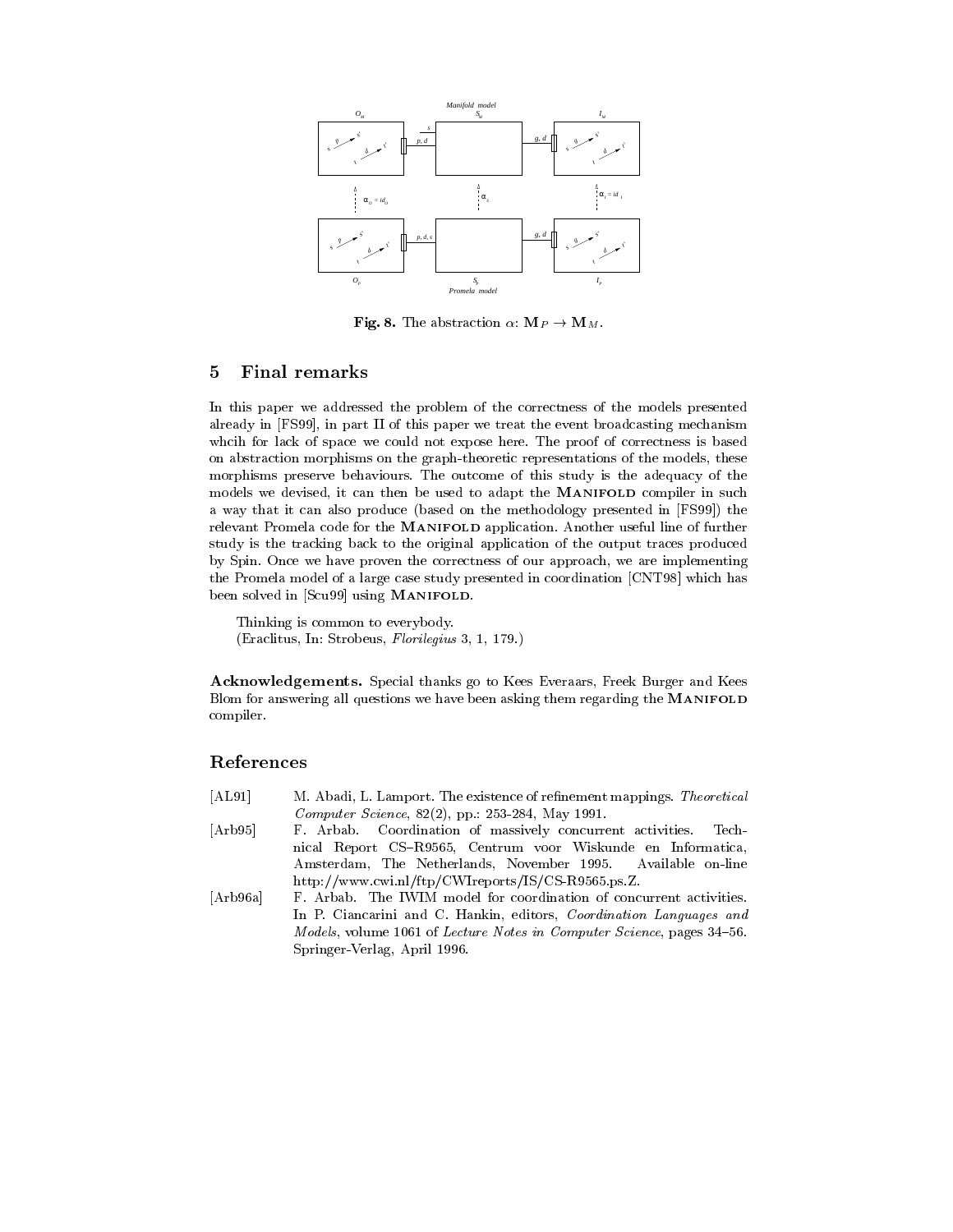



**Fig. 9.** The 2-cell  $\alpha_S$ :  $S_P \rightarrow S_M$ .

- [Arb96b] F. Arbab. MANIFOLD version 2: Language reference man ual. Technical report, Centrum voor Wiskunde en Informatica, Amsterdam, The Netherlands, 1996. Available on-line http://www.cwi.nl/ftp/manifold/refman.ps.Z.
- [Ben67] J. Benabou, Introduction to bicategories, Reports of the Midwest Category Seminar, Lecture Notes in Mathematics 47, pages 1-77, Springer-Verlag, 1967.
- [CNT98] P. Ciancarini, O. Niestratz, and R. Tolksdorf. A case study in coordination: Conference Management trough the Internet. Electronic note.
- [Coo99] P. Ciancarini, A.L.`Wolf, editors. 3rd Int. Conf.on Coordination Lan guages and Models, volume 1594 of Lecture Notes in Computer Science. Springer-Verlag, April 1999.
- [FS99] A.Fagot, A.Scutella. Model-checking of MANIFOLD applications with the Spin model-checker. In: Prooceedings of the 5th Workshop on Theo retical Aspects of Spin, Trento, Italy, 1999.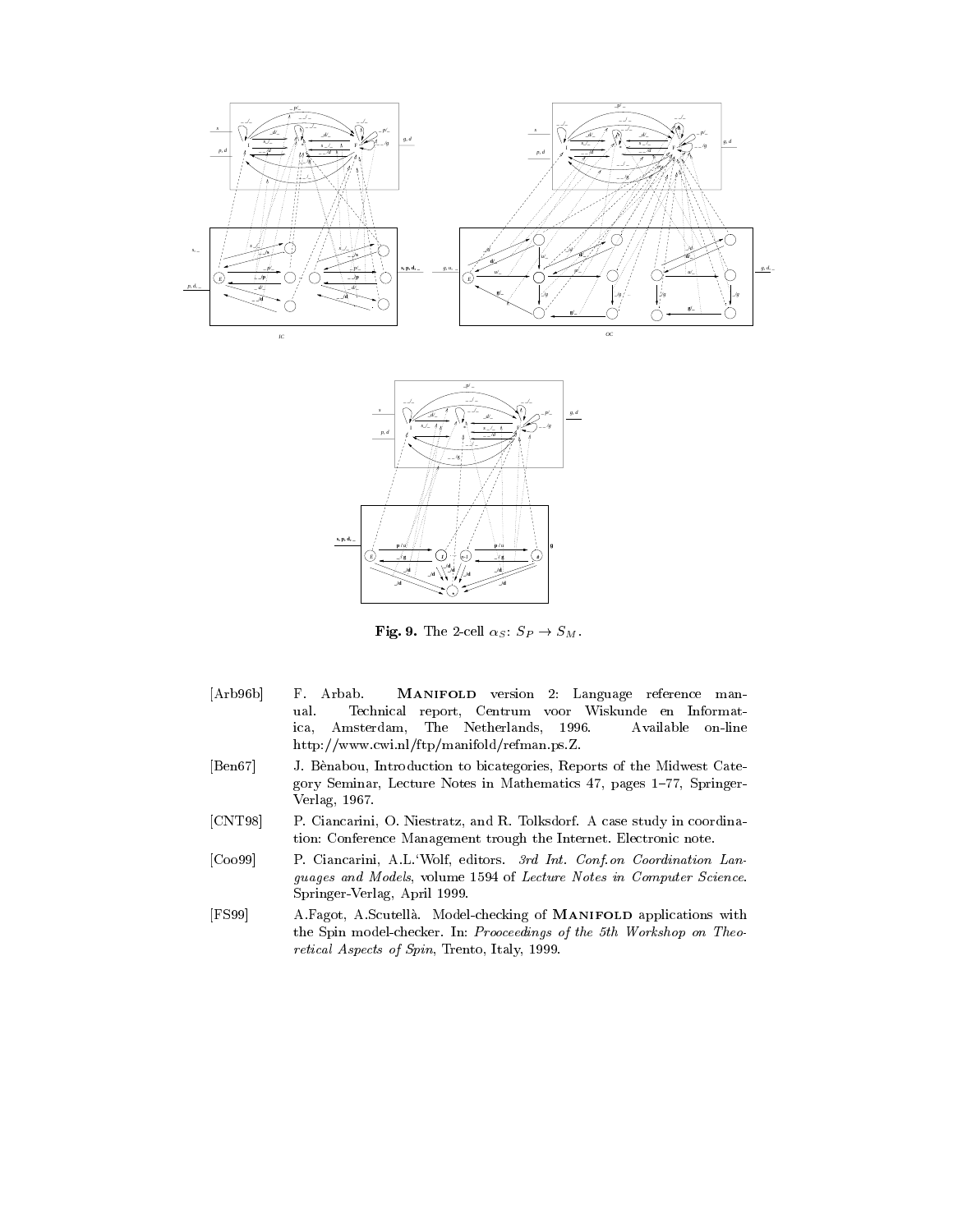| [FS99a]  | A. Fagot, A. Scutellà. Model-checking of <b>MANIFOLD</b> applications with     |
|----------|--------------------------------------------------------------------------------|
|          | the Spin model-checker (extended version). In preparation.                     |
| [Hoa]    | C.A.R. Hoare. <i>Communicating Sequential Processes</i> , Prentice Hall Inter- |
|          | national.                                                                      |
| [Hol91]  | G. Holzmann, <i>Design and Validation of Computer Protocols</i> , Prentice-    |
|          | Hall, Englewood Cliffs, pp. xii-500.                                           |
| [Hol99]  | G. Holzmann, Private communication, 1999.                                      |
| [KSW97a] | P. Katis, N. Sabadini, R.F.C. Walters, Span(Graph) a Categorical Alge-         |
|          | bra of Transition Systems, LNCS 1349, pp.: 307-321, 1997.                      |
| [KSW97b] | P. Katis, N. Sabadini, R.F.C. Walters, Representing Place/Transitions          |
|          | nets in Span(Graph), LNCS 1349, pp. 322-336, 1997.                             |
| [LS]     | F.W. Lawvere, P.H.Schanuel Conceptual Mathematics                              |
| [Scu99]  | . A. Scutellà newblock Simulation of a conference Management System            |
|          | using MANIFOLD. LNCS 1594, pp.: 243-258, 1999.                                 |
| [WWWSP]  | Spin on line documentation. Available on line at<br>AA.VV                      |
|          | $http://netlib.bell-labs.com/netlib/spin/whatispin.html.$                      |

http://netlib.bell-labs.com/netlib/spin/whatispin.html.

# A The bicategory Span(RGph)

The base category we use is the one of reflexive graphs  $\mathbf{RGph}$ .

 $D$ ennition 1. The orcategory Span(RGph) is aenned as follows.

- { Objects are directed re
exive graphs.
- { An arrow from X to Y consists of a graph H together with a pair of graph morphisms  $X \xleftarrow{l_H} H \xrightarrow{r_H} Y$ .  $\longrightarrow$  Y .
- Composition of spans  $H = X \stackrel{\prime n}{\leftarrow} R \stackrel{\prime n}{\longrightarrow} Y$  and  $S = Y \stackrel{\prime n}{\leftarrow} S \stackrel{\prime n}{\longrightarrow} Z$  is the span;  $H \bullet K = Y \stackrel{\rho \circ \rho}{\longleftrightarrow} R \bullet S \stackrel{\sigma \circ \rho}{\Longrightarrow} Z$  formed taking the pullback  $R \stackrel{\rho \circ \rho}{\longleftrightarrow} S \bullet S \stackrel{\tau \circ \rho}{\Longrightarrow} S$ , it is called a span from  $X$  to  $Z$ .
- ${\cal T}$  The identity arrow for an object X is the span  ${\bf X} = X \leftarrow X \rightarrow X$ , 1 being the identity arrow on X.
- ${A \; 2\; cell\; from\; X \leftarrow H \longrightarrow Y \; to\; X \leftarrow H \longrightarrow Y \; is\; a\; graph\; morphism\; } {\alpha \colon H \rightarrow K}$ such that  $f \alpha = d$  and  $g \alpha = e$ . Vertical composition  $\circ$  of 2-cells is composition of graph morphism. Horizontal composition is the unique arrow generated by the pullback property.
- { Vertical and horizontal composition are related by the midd le-four interchange law:  $(R \bullet S) \circ (T \bullet Z) = (R \circ T) \bullet (S \circ Z).$

Given the span  $H = X \stackrel{l}{\leftarrow} H \stackrel{r}{\longrightarrow} Y$  we call H the head of the span; X and Y the left and right feet of the span, respectively; the two morphism  $l, r$  are the left and right legs of the span.

Ob jects can be also given as products of graphs. Figure 10 shows some representation for spans. On the left there is the span  $H = X_1 X_2 \leftarrow H \longrightarrow Y_1 Y_2 Y_3$ , the drawing on the right depicts the composition  $H \bullet K$  with  $K = Y_1 Y_2 Y_3 \leftarrow K \rightarrow Z$ .

The identity span is denoted by a plain wire.

The composition above defines the composite of spans R:  $X \longrightarrow Y$  and  $S: Y \longrightarrow Z$ as a graph  $R \bullet S$ , the head of the span whose vertex set is:

 $\{ \langle r, s \rangle | r \text{ is a vertex of } R, s \text{ is a vertex of } S \text{ such that } r_R(r) = l_S(s) \}$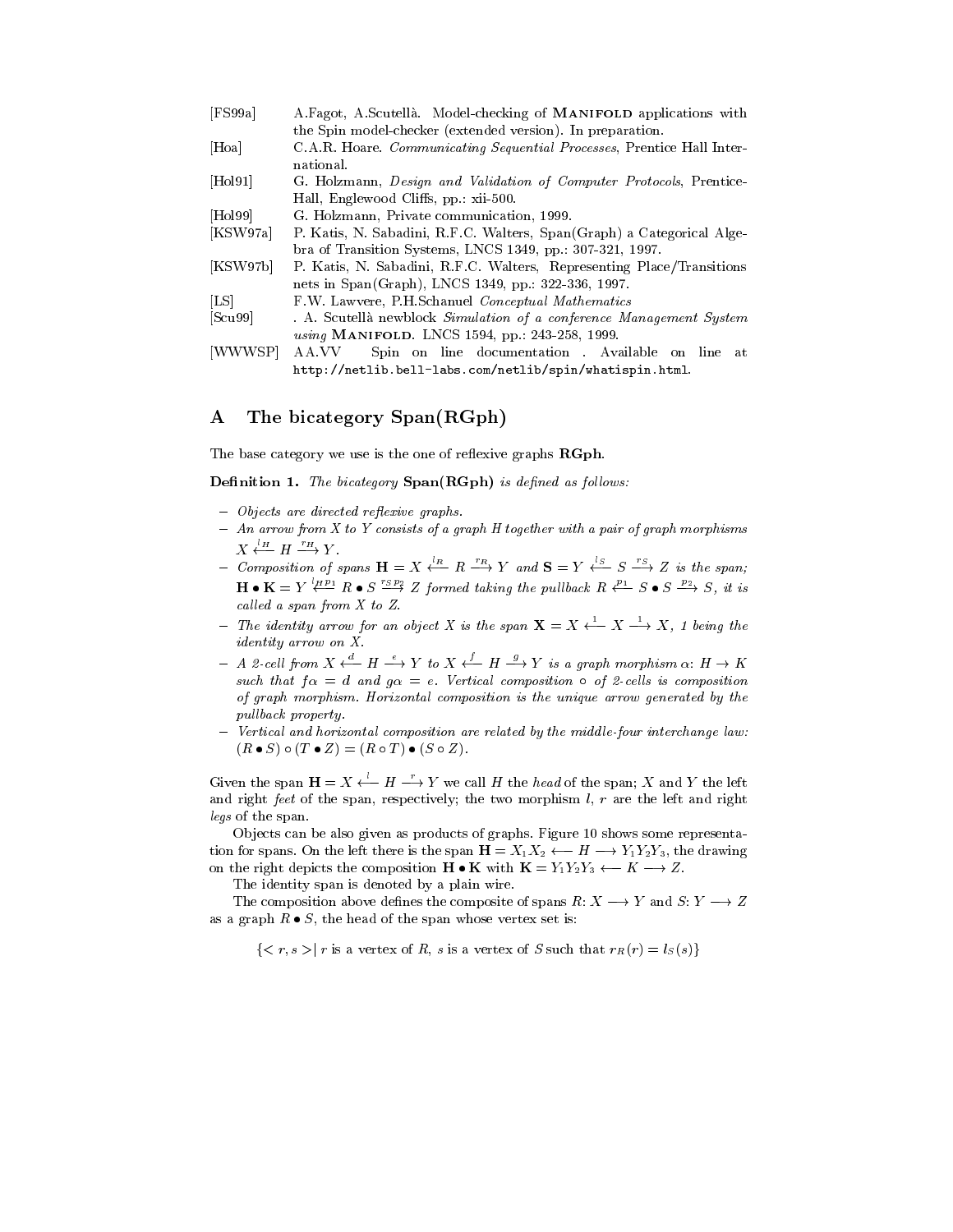

Fig. 10. Another way to depict spans

and whose edge set is:

 $\{\langle \rho, \sigma \rangle | \rho \text{ is an edge of } R, \sigma \text{ is an edge of } S \text{ such that } r_R(\rho) = l_S(\sigma) \}$ 

**Deminition 2.** The tensor of a pair of objects  $\Lambda$  and T is their product in Span(RGph) that is:  $X \otimes Y = X \times Y$ .

*vs:*  $X \otimes Y = X \times Y$ .<br>The tensor of two spans  $\mathbf{H} = W \stackrel{l_H}{\longleftarrow} H \stackrel{r_H}{\longrightarrow} X$  and  $\mathbf{K} = Y \stackrel{l_K}{\longleftarrow} K \stackrel{r_K}{\longrightarrow} Z$  is the  $span \mathbf{H} \otimes \mathbf{K} = \langle H \otimes K, l, r \rangle = W \times Y \stackrel{H \wedge \neg K}{\longleftarrow} H \otimes K \stackrel{H \wedge \neg K}{\longrightarrow} X \times Z.$ 

The tensor can be depicted as in the following picture:



Fig. 11. Geometric view of the tensor of two spans

Constants of the algebra. Beyond the above operations, there are also some constants are useful in order to describe general systems.

There is a span with head X and legs  $1_X: X \to X$ ,  $\varDelta_X: X \to X \times X$  called the diagonal of X (denoted as  $\varDelta_X\colon X\to X\times X$ ). The codiagonal is the span  $\varDelta_X\colon X\times X\to Y$  $X$ ).

Projections are spans with head  $X \times Y$  and legs  $1_{X \times Y} : X \times Y \rightarrow X \times Y$  and  $p_X: X \times Y \to X$ , here $p_X$  is the projection arrow, it is depicted by the termination of the wire  $\mathfrak x$  . There is a similar reverse arrow denoted  $p_X.$ 

Given a pair of objects A and B, there is a graph morphism  $tw\colon A\times B\to B\times A$ that acts as follows:  $\langle a, b \rangle \mapsto \langle b, a \rangle$ . The *permutation*  $\pi_{A,B}$ :  $A \otimes B \to B \otimes A$  is defined to be the span  $A \times B \stackrel{a.s.D}{\longleftrightarrow} A \times B \stackrel{a.s.}{\longrightarrow} B \times A$ .

The terminal graph, denoted by I, is the graph with one vertex and one edge (by necessity the identity loop). The unit of the self-dual compact-closed structure on **Span(RGph)** is  $\eta_X: I \to X \times X$ , it is the span with head X and legs  $\colon X \to I$ ,  $\Delta: X \to X \times X$ . The co-unit is  $\varepsilon_X: X \times X \to I$ .

Ususally, when it will be clear in the context, we will omit subcripts in the above simbology.